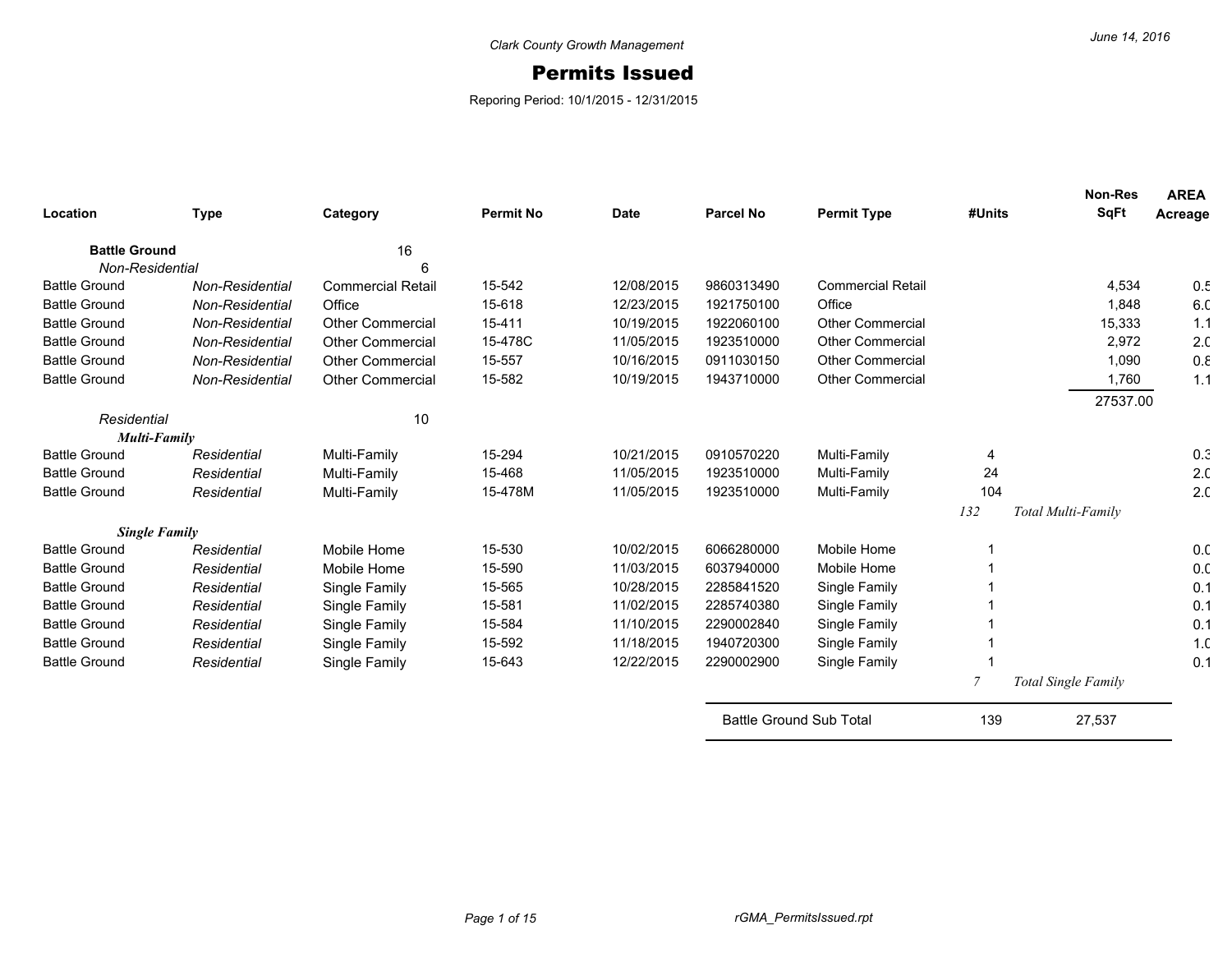| Location |                      | <b>Type</b>            | Category                | <b>Permit No</b> | <b>Date</b> | <b>Parcel No</b> | <b>Permit Type</b>      | #Units | <b>Non-Res</b><br><b>SqFt</b> | <b>AREA</b><br>Acreage |
|----------|----------------------|------------------------|-------------------------|------------------|-------------|------------------|-------------------------|--------|-------------------------------|------------------------|
|          | Camas                |                        | 22                      |                  |             |                  |                         |        |                               |                        |
|          | Non-Residential      |                        | 2                       |                  |             |                  |                         |        |                               |                        |
| Camas    |                      | <b>Non-Residential</b> | Office                  | 15-00908         | 11/06/2015  | 1759350000       | Office                  |        | 22,932                        | 6.5                    |
| Camas    |                      | Non-Residential        | <b>Other Commercial</b> | 15-00955         | 12/02/2015  | 0910455860       | <b>Other Commercial</b> |        | 16,870                        | 0.2                    |
|          |                      |                        |                         |                  |             |                  |                         |        | 39802.00                      |                        |
|          | Residential          |                        | 20                      |                  |             |                  |                         |        |                               |                        |
|          | <b>Single Family</b> |                        |                         |                  |             |                  |                         |        |                               |                        |
| Camas    |                      | Residential            | Single Family           | 15-00796         | 10/01/2015  | 9860356740       | Single Family           |        |                               | 0.2                    |
| Camas    |                      | Residential            | Single Family           | 15-00797         | 10/01/2015  | 9860356730       | Single Family           |        |                               | 0.2                    |
| Camas    |                      | Residential            | Single Family           | 15-00799         | 10/01/2015  | 9860356280       | Single Family           |        |                               | 0.2                    |
| Camas    |                      | Residential            | Single Family           | 15-00802         | 10/05/2015  | 9860343770       | Single Family           |        |                               | 0.1                    |
| Camas    |                      | Residential            | Single Family           | 15-00803         | 10/05/2015  | 1273550060       | Single Family           |        |                               | 0.2                    |
| Camas    |                      | Residential            | Single Family           | 15-00804         | 10/05/2015  | 1273550050       | Single Family           |        |                               | 0.2                    |
| Camas    |                      | Residential            | Single Family           | 15-00818         | 10/08/2015  | 9860360700       | Single Family           |        |                               | 0.2                    |
| Camas    |                      | Residential            | Single Family           | 15-00848         | 10/21/2015  | 9860360560       | Single Family           |        |                               | 0.1                    |
| Camas    |                      | Residential            | Single Family           | 15-00858         | 10/26/2015  | 0831440240       | Single Family           |        |                               | 0.2                    |
| Camas    |                      | Residential            | Single Family           | 15-00883         | 10/30/2015  | 1776630080       | Single Family           |        |                               | 0.2                    |
| Camas    |                      | Residential            | Single Family           | 15-00932         | 11/17/2015  | 9860356630       | Single Family           |        |                               | 0.1                    |
| Camas    |                      | Residential            | Single Family           | 15-00961         | 12/03/2015  | 9860360740       | Single Family           |        |                               | 0.1                    |
| Camas    |                      | Residential            | Single Family           | 15-00962         | 12/03/2015  | 9860360520       | Single Family           |        |                               | 0.1                    |
| Camas    |                      | Residential            | Single Family           | 15-00969         | 12/07/2015  | 1273550090       | Single Family           |        |                               | 0.2                    |
| Camas    |                      | Residential            | Single Family           | 15-00981         | 12/10/2015  | 9860356290       | Single Family           |        |                               | 0.2                    |
| Camas    |                      | Residential            | Single Family           | 15-00995         | 12/23/2015  | 9860356330       | Single Family           |        |                               | 0.2                    |
| Camas    |                      | Residential            | Single Family           | 15-00996         | 12/23/2015  | 9860356270       | Single Family           |        |                               | 0.1                    |
| Camas    |                      | Residential            | Single Family           | 15-00997         | 12/28/2015  | 1273550030       | Single Family           |        |                               | 0.2                    |
| Camas    |                      | Residential            | Single Family           | SFR2015-00938    | 11/16/2015  | 1256621860       | Single Family           |        |                               | 0.1                    |
| Camas    |                      | Residential            | Single Family           | SFR2015-01048    | 12/17/2015  | 0922310160       | Single Family           |        |                               | 1.2                    |
|          |                      |                        |                         |                  |             |                  |                         | 20     | Total Single Family           |                        |

| Camas Sub Total | 20 | 39,802 |  |
|-----------------|----|--------|--|
|-----------------|----|--------|--|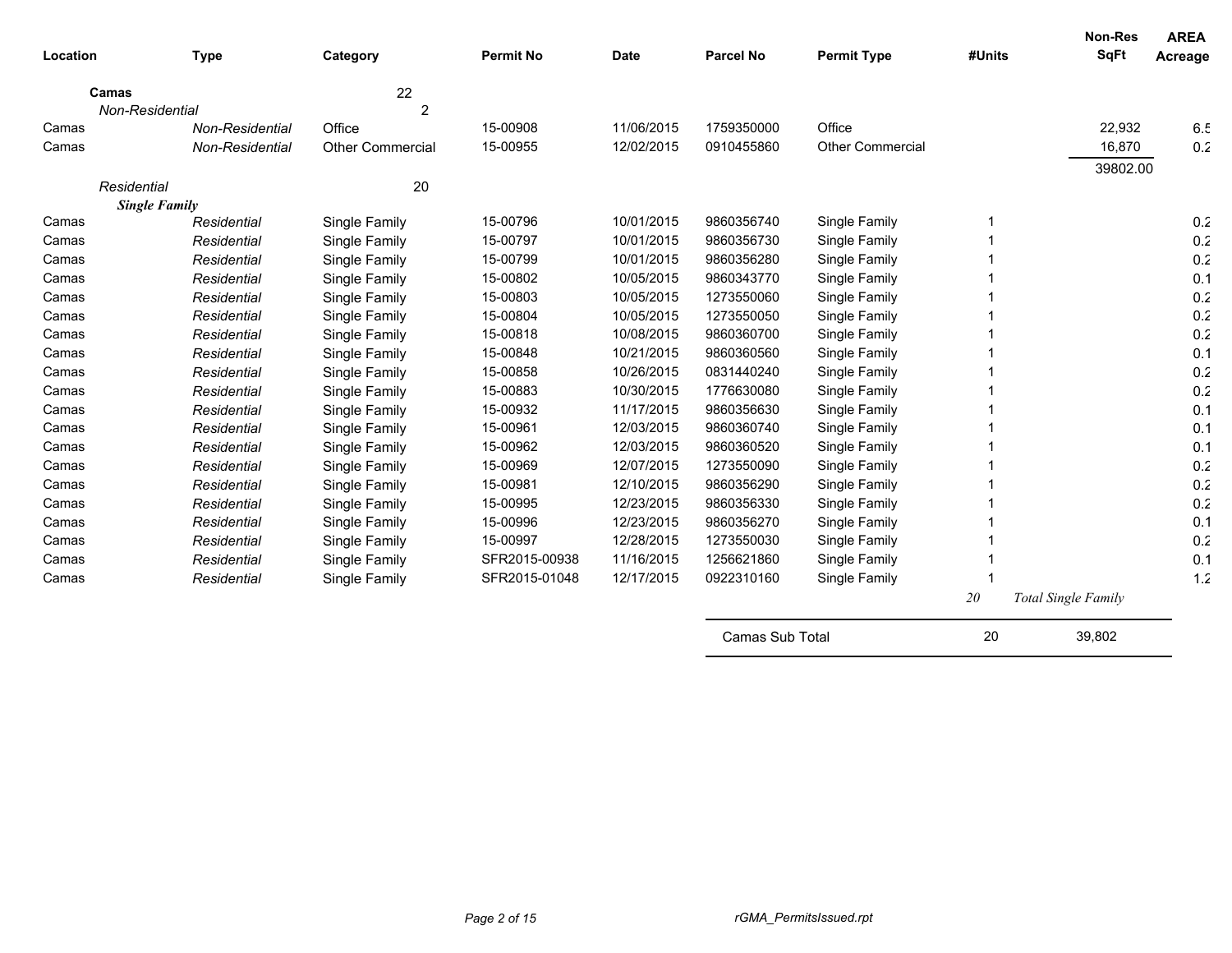| <b>Location</b> | Type                 | Category      | <b>Permit No</b> | <b>Date</b> | <b>Parcel No</b>    | <b>Permit Type</b> | #Units | <b>Non-Res</b><br><b>SqFt</b> | <b>AREA</b><br>Acreage |
|-----------------|----------------------|---------------|------------------|-------------|---------------------|--------------------|--------|-------------------------------|------------------------|
| La Center       |                      |               |                  |             |                     |                    |        |                               |                        |
| Residential     |                      |               |                  |             |                     |                    |        |                               |                        |
|                 | <b>Single Family</b> |               |                  |             |                     |                    |        |                               |                        |
| La Center       | Residential          | Single Family | RN15-0006        | 10/15/2015  | 2589050240          | Single Family      |        |                               | 0.1                    |
| La Center       | Residential          | Single Family | RN15-0007        | 10/15/2015  | 2589050760          | Single Family      |        |                               | 0.1                    |
| La Center       | Residential          | Single Family | RN15-0008        | 10/15/2015  | 2589050360          | Single Family      |        |                               | 0.1                    |
| La Center       | Residential          | Single Family | RN15-0009        | 11/19/2015  | 2589050100          | Single Family      |        |                               | 0.1                    |
| La Center       | Residential          | Single Family | RN15-0010        | 11/19/2015  | 2589050780          | Single Family      |        |                               | 0.1                    |
| La Center       | Residential          | Single Family | RN15-0011        | 11/19/2015  | 2589050120          | Single Family      |        |                               | 0.1                    |
| La Center       | Residential          | Single Family | RN15-0012        | 11/19/2015  | 2589050980          | Single Family      |        |                               | 0.1                    |
|                 |                      |               |                  |             |                     |                    |        | <b>Total Single Family</b>    |                        |
|                 |                      |               |                  |             | La Center Sub Total |                    |        | 0                             |                        |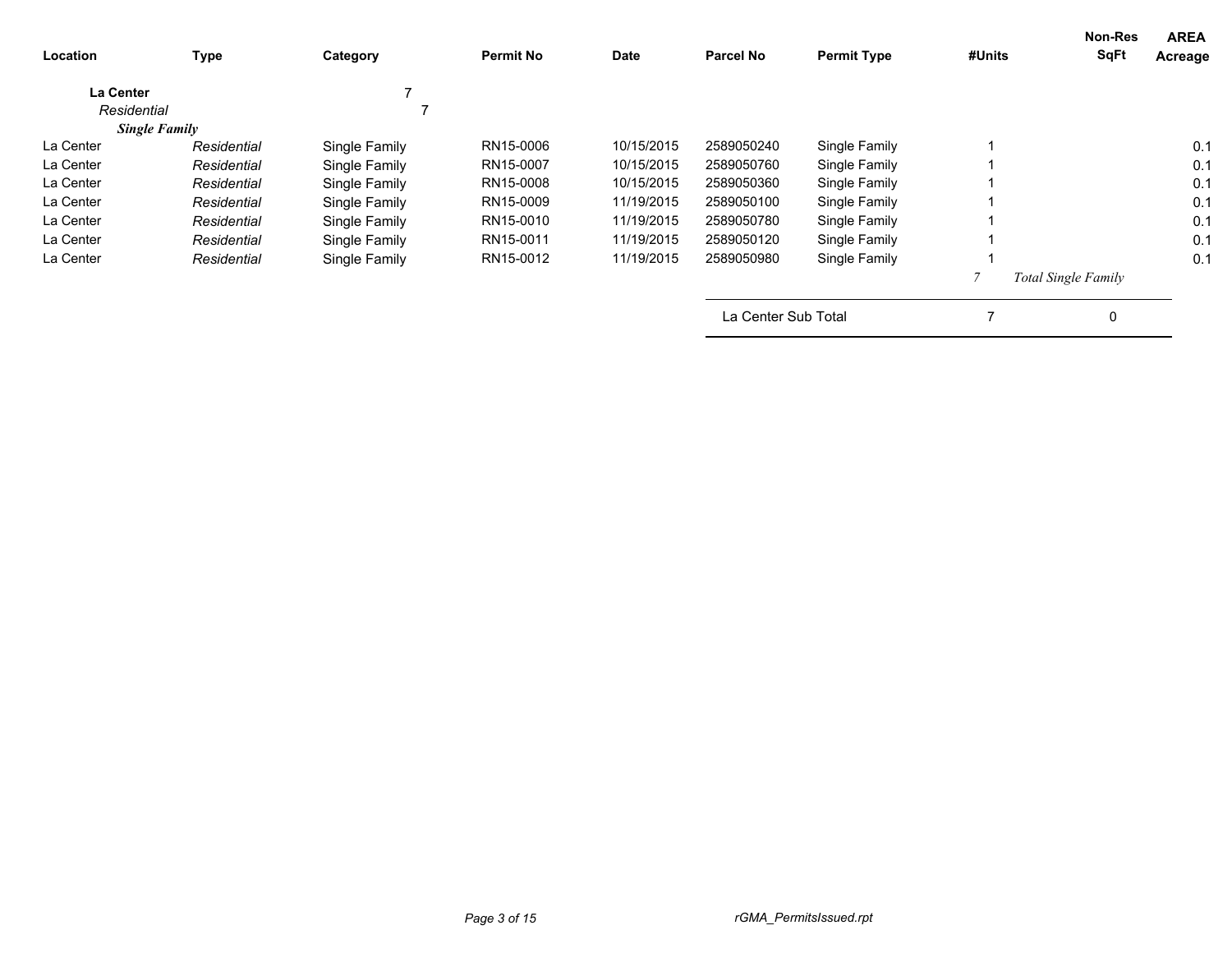| Location                                         | <b>Type</b> | Category            | <b>Permit No</b> | <b>Date</b> | <b>Parcel No</b>     | <b>Permit Type</b>       | #Units         | <b>Non-Res</b><br><b>SqFt</b> | <b>AREA</b><br>Acreage |
|--------------------------------------------------|-------------|---------------------|------------------|-------------|----------------------|--------------------------|----------------|-------------------------------|------------------------|
| Ridgefield<br>Residential<br><b>Multi-Family</b> |             | 4<br>4              |                  |             |                      |                          |                |                               |                        |
| Ridgefield                                       | Residential | Multi-Family        | BLD-15-0294      | 10/26/2015  | 9860367680           | Multi-Family             |                |                               | 0.0                    |
|                                                  |             |                     |                  |             |                      |                          |                | Total Multi-Family            |                        |
| <b>Single Family</b>                             |             |                     |                  |             |                      |                          |                |                               |                        |
| Ridgefield                                       | Residential | Single Family       | BLD-15-0280      | 10/07/2015  | 9860359740           | Single Family            |                |                               | 0.1                    |
| Ridgefield                                       | Residential | Single Family       | BLD-15-0288      | 11/06/2015  | 1210610240           | Single Family            |                |                               | 0.8                    |
| Ridgefield                                       | Residential | Single Family       | BLD-15-0304      | 12/17/2015  | 1210610860           | Single Family            |                |                               | 0.2                    |
|                                                  |             |                     |                  |             |                      |                          | $\mathfrak{Z}$ | Total Single Family           |                        |
|                                                  |             |                     |                  |             | Ridgefield Sub Total |                          | 4              | 0                             |                        |
| <b>Ridgefield UGA</b><br>Residential             |             | 2<br>$\overline{2}$ |                  |             |                      |                          |                |                               |                        |
| <b>Single Family</b>                             |             |                     |                  |             |                      |                          |                |                               |                        |
| Ridgefield UGA                                   | Residential | Single Family       | SFR2015-00865    | 10/01/2015  | 2158430100           | Single Family            |                |                               | $1.\mathsf{C}$         |
| Ridgefield UGA                                   | Residential | Single Family       | SFR2015-00876    | 10/19/2015  | 2158430050           | Single Family            |                |                               | 1.7                    |
|                                                  |             |                     |                  |             |                      |                          | 2              | Total Single Family           |                        |
|                                                  |             |                     |                  |             |                      | Ridgefield UGA Sub Total | $\overline{2}$ | 0                             |                        |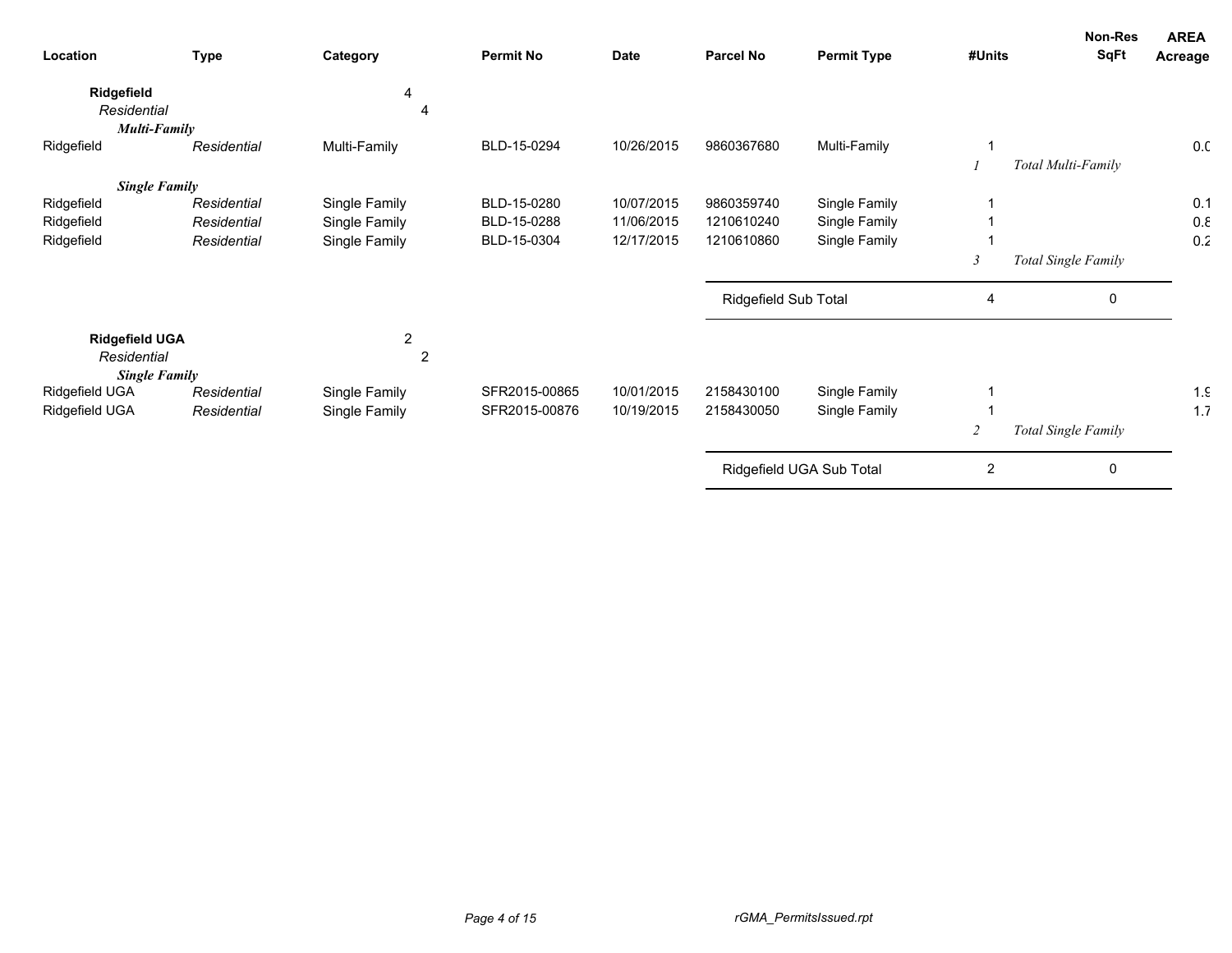| SqFt<br><b>Parcel No</b><br><b>Permit Type</b><br>#Units<br>Location<br><b>Type</b><br>Category<br><b>Permit No</b><br><b>Date</b><br>Acreage<br>32<br><b>Vancouver</b><br>Non-Residential<br>6<br><b>Other Commercial</b><br>Other Commercial<br>CMI-186993<br>10/20/2015<br>1602590250<br>4,976<br>1 <sub>c</sub><br>Vancouver<br><b>Non-Residential</b><br>CMI-187397<br>10/07/2015<br>1584190000<br><b>Other Commercial</b><br>11,650<br>12.6<br>Vancouver<br><b>Non-Residential</b><br><b>Other Commercial</b><br>12.6<br><b>Other Commercial</b><br>CMI-187399<br>10/07/2015<br>1584190000<br><b>Other Commercial</b><br>10,400<br>Vancouver<br><b>Non-Residential</b><br>12.6<br><b>Other Commercial</b><br>CMI-187400<br>10/07/2015<br>1584190000<br><b>Other Commercial</b><br>10,050<br>Vancouver<br>Non-Residential<br>12.6<br>Non-Residential<br><b>Other Commercial</b><br>CMI-187401<br>10/07/2015<br>1584190000<br><b>Other Commercial</b><br>8,400<br>Vancouver<br>2.1<br><b>Non-Residential</b><br><b>Other Commercial</b><br>CMI-190510<br>11/02/2015<br>0337930000<br><b>Other Commercial</b><br>5,141<br>Vancouver<br>50617.00<br>26<br>Residential<br><b>Multi-Family</b><br>CMI-184900<br>12/08/2015<br>0519600000<br>Multi-Family<br>92<br>0.1<br>Vancouver<br>Residential<br>Multi-Family<br>49<br>1.7<br>CMI-186785<br>11/20/2015<br>1088300000<br>Multi-Family<br>Residential<br>Multi-Family<br>Vancouver<br>Total Multi-Family<br>141<br><b>Single Family</b><br>RES-191942<br>11/20/2015<br>0261460120<br>Mobile Home<br>9 <sub>c</sub><br>Vancouver<br>Residential<br>Mobile Home<br>9 <sub>c</sub><br>RES-191943<br>11/20/2015<br>Residential<br>Mobile Home<br>0261460120<br>Mobile Home<br>Vancouver<br>1<br>9 <sub>c</sub><br>RES-191955<br>11/20/2015<br>0261460120<br>Vancouver<br>Residential<br>Mobile Home<br>Mobile Home<br>9 <sub>c</sub><br>RES-191956<br>11/20/2015<br>0261460120<br>Vancouver<br>Residential<br>Mobile Home<br>Mobile Home<br>RES-191959<br>9 <sub>c</sub><br>11/20/2015<br>0261460120<br>Residential<br>Mobile Home<br>Mobile Home<br>Vancouver<br>RES-192323<br>0. <sub>C</sub><br>11/23/2015<br>6114000000<br>Mobile Home<br>Vancouver<br>Residential<br>Mobile Home<br>1<br>0.1<br>Residential<br>RES-175643<br>11/04/2015<br>0625000400<br>Single Family<br>Vancouver<br>Single Family<br>RES-180287<br>12/30/2015<br>0920098000<br>$0.6\,$<br>Vancouver<br>Residential<br>Single Family<br>Single Family<br>RES-182058<br>10/30/2015<br>0.1<br>Residential<br>Single Family<br>1130350150<br>Single Family<br>Vancouver<br>$0.8\,$<br>RES-184108<br>10/12/2015<br>Residential<br>Single Family<br>1666810000<br>Single Family<br>Vancouver |
|--------------------------------------------------------------------------------------------------------------------------------------------------------------------------------------------------------------------------------------------------------------------------------------------------------------------------------------------------------------------------------------------------------------------------------------------------------------------------------------------------------------------------------------------------------------------------------------------------------------------------------------------------------------------------------------------------------------------------------------------------------------------------------------------------------------------------------------------------------------------------------------------------------------------------------------------------------------------------------------------------------------------------------------------------------------------------------------------------------------------------------------------------------------------------------------------------------------------------------------------------------------------------------------------------------------------------------------------------------------------------------------------------------------------------------------------------------------------------------------------------------------------------------------------------------------------------------------------------------------------------------------------------------------------------------------------------------------------------------------------------------------------------------------------------------------------------------------------------------------------------------------------------------------------------------------------------------------------------------------------------------------------------------------------------------------------------------------------------------------------------------------------------------------------------------------------------------------------------------------------------------------------------------------------------------------------------------------------------------------------------------------------------------------------------------------------------------------------------------------------------------------------------------------------------------------------------------------------------------------------------------------------------------------------------------------------------------------|
|                                                                                                                                                                                                                                                                                                                                                                                                                                                                                                                                                                                                                                                                                                                                                                                                                                                                                                                                                                                                                                                                                                                                                                                                                                                                                                                                                                                                                                                                                                                                                                                                                                                                                                                                                                                                                                                                                                                                                                                                                                                                                                                                                                                                                                                                                                                                                                                                                                                                                                                                                                                                                                                                                                              |
|                                                                                                                                                                                                                                                                                                                                                                                                                                                                                                                                                                                                                                                                                                                                                                                                                                                                                                                                                                                                                                                                                                                                                                                                                                                                                                                                                                                                                                                                                                                                                                                                                                                                                                                                                                                                                                                                                                                                                                                                                                                                                                                                                                                                                                                                                                                                                                                                                                                                                                                                                                                                                                                                                                              |
|                                                                                                                                                                                                                                                                                                                                                                                                                                                                                                                                                                                                                                                                                                                                                                                                                                                                                                                                                                                                                                                                                                                                                                                                                                                                                                                                                                                                                                                                                                                                                                                                                                                                                                                                                                                                                                                                                                                                                                                                                                                                                                                                                                                                                                                                                                                                                                                                                                                                                                                                                                                                                                                                                                              |
|                                                                                                                                                                                                                                                                                                                                                                                                                                                                                                                                                                                                                                                                                                                                                                                                                                                                                                                                                                                                                                                                                                                                                                                                                                                                                                                                                                                                                                                                                                                                                                                                                                                                                                                                                                                                                                                                                                                                                                                                                                                                                                                                                                                                                                                                                                                                                                                                                                                                                                                                                                                                                                                                                                              |
|                                                                                                                                                                                                                                                                                                                                                                                                                                                                                                                                                                                                                                                                                                                                                                                                                                                                                                                                                                                                                                                                                                                                                                                                                                                                                                                                                                                                                                                                                                                                                                                                                                                                                                                                                                                                                                                                                                                                                                                                                                                                                                                                                                                                                                                                                                                                                                                                                                                                                                                                                                                                                                                                                                              |
|                                                                                                                                                                                                                                                                                                                                                                                                                                                                                                                                                                                                                                                                                                                                                                                                                                                                                                                                                                                                                                                                                                                                                                                                                                                                                                                                                                                                                                                                                                                                                                                                                                                                                                                                                                                                                                                                                                                                                                                                                                                                                                                                                                                                                                                                                                                                                                                                                                                                                                                                                                                                                                                                                                              |
|                                                                                                                                                                                                                                                                                                                                                                                                                                                                                                                                                                                                                                                                                                                                                                                                                                                                                                                                                                                                                                                                                                                                                                                                                                                                                                                                                                                                                                                                                                                                                                                                                                                                                                                                                                                                                                                                                                                                                                                                                                                                                                                                                                                                                                                                                                                                                                                                                                                                                                                                                                                                                                                                                                              |
|                                                                                                                                                                                                                                                                                                                                                                                                                                                                                                                                                                                                                                                                                                                                                                                                                                                                                                                                                                                                                                                                                                                                                                                                                                                                                                                                                                                                                                                                                                                                                                                                                                                                                                                                                                                                                                                                                                                                                                                                                                                                                                                                                                                                                                                                                                                                                                                                                                                                                                                                                                                                                                                                                                              |
|                                                                                                                                                                                                                                                                                                                                                                                                                                                                                                                                                                                                                                                                                                                                                                                                                                                                                                                                                                                                                                                                                                                                                                                                                                                                                                                                                                                                                                                                                                                                                                                                                                                                                                                                                                                                                                                                                                                                                                                                                                                                                                                                                                                                                                                                                                                                                                                                                                                                                                                                                                                                                                                                                                              |
|                                                                                                                                                                                                                                                                                                                                                                                                                                                                                                                                                                                                                                                                                                                                                                                                                                                                                                                                                                                                                                                                                                                                                                                                                                                                                                                                                                                                                                                                                                                                                                                                                                                                                                                                                                                                                                                                                                                                                                                                                                                                                                                                                                                                                                                                                                                                                                                                                                                                                                                                                                                                                                                                                                              |
|                                                                                                                                                                                                                                                                                                                                                                                                                                                                                                                                                                                                                                                                                                                                                                                                                                                                                                                                                                                                                                                                                                                                                                                                                                                                                                                                                                                                                                                                                                                                                                                                                                                                                                                                                                                                                                                                                                                                                                                                                                                                                                                                                                                                                                                                                                                                                                                                                                                                                                                                                                                                                                                                                                              |
|                                                                                                                                                                                                                                                                                                                                                                                                                                                                                                                                                                                                                                                                                                                                                                                                                                                                                                                                                                                                                                                                                                                                                                                                                                                                                                                                                                                                                                                                                                                                                                                                                                                                                                                                                                                                                                                                                                                                                                                                                                                                                                                                                                                                                                                                                                                                                                                                                                                                                                                                                                                                                                                                                                              |
|                                                                                                                                                                                                                                                                                                                                                                                                                                                                                                                                                                                                                                                                                                                                                                                                                                                                                                                                                                                                                                                                                                                                                                                                                                                                                                                                                                                                                                                                                                                                                                                                                                                                                                                                                                                                                                                                                                                                                                                                                                                                                                                                                                                                                                                                                                                                                                                                                                                                                                                                                                                                                                                                                                              |
|                                                                                                                                                                                                                                                                                                                                                                                                                                                                                                                                                                                                                                                                                                                                                                                                                                                                                                                                                                                                                                                                                                                                                                                                                                                                                                                                                                                                                                                                                                                                                                                                                                                                                                                                                                                                                                                                                                                                                                                                                                                                                                                                                                                                                                                                                                                                                                                                                                                                                                                                                                                                                                                                                                              |
|                                                                                                                                                                                                                                                                                                                                                                                                                                                                                                                                                                                                                                                                                                                                                                                                                                                                                                                                                                                                                                                                                                                                                                                                                                                                                                                                                                                                                                                                                                                                                                                                                                                                                                                                                                                                                                                                                                                                                                                                                                                                                                                                                                                                                                                                                                                                                                                                                                                                                                                                                                                                                                                                                                              |
|                                                                                                                                                                                                                                                                                                                                                                                                                                                                                                                                                                                                                                                                                                                                                                                                                                                                                                                                                                                                                                                                                                                                                                                                                                                                                                                                                                                                                                                                                                                                                                                                                                                                                                                                                                                                                                                                                                                                                                                                                                                                                                                                                                                                                                                                                                                                                                                                                                                                                                                                                                                                                                                                                                              |
|                                                                                                                                                                                                                                                                                                                                                                                                                                                                                                                                                                                                                                                                                                                                                                                                                                                                                                                                                                                                                                                                                                                                                                                                                                                                                                                                                                                                                                                                                                                                                                                                                                                                                                                                                                                                                                                                                                                                                                                                                                                                                                                                                                                                                                                                                                                                                                                                                                                                                                                                                                                                                                                                                                              |
|                                                                                                                                                                                                                                                                                                                                                                                                                                                                                                                                                                                                                                                                                                                                                                                                                                                                                                                                                                                                                                                                                                                                                                                                                                                                                                                                                                                                                                                                                                                                                                                                                                                                                                                                                                                                                                                                                                                                                                                                                                                                                                                                                                                                                                                                                                                                                                                                                                                                                                                                                                                                                                                                                                              |
|                                                                                                                                                                                                                                                                                                                                                                                                                                                                                                                                                                                                                                                                                                                                                                                                                                                                                                                                                                                                                                                                                                                                                                                                                                                                                                                                                                                                                                                                                                                                                                                                                                                                                                                                                                                                                                                                                                                                                                                                                                                                                                                                                                                                                                                                                                                                                                                                                                                                                                                                                                                                                                                                                                              |
|                                                                                                                                                                                                                                                                                                                                                                                                                                                                                                                                                                                                                                                                                                                                                                                                                                                                                                                                                                                                                                                                                                                                                                                                                                                                                                                                                                                                                                                                                                                                                                                                                                                                                                                                                                                                                                                                                                                                                                                                                                                                                                                                                                                                                                                                                                                                                                                                                                                                                                                                                                                                                                                                                                              |
|                                                                                                                                                                                                                                                                                                                                                                                                                                                                                                                                                                                                                                                                                                                                                                                                                                                                                                                                                                                                                                                                                                                                                                                                                                                                                                                                                                                                                                                                                                                                                                                                                                                                                                                                                                                                                                                                                                                                                                                                                                                                                                                                                                                                                                                                                                                                                                                                                                                                                                                                                                                                                                                                                                              |
|                                                                                                                                                                                                                                                                                                                                                                                                                                                                                                                                                                                                                                                                                                                                                                                                                                                                                                                                                                                                                                                                                                                                                                                                                                                                                                                                                                                                                                                                                                                                                                                                                                                                                                                                                                                                                                                                                                                                                                                                                                                                                                                                                                                                                                                                                                                                                                                                                                                                                                                                                                                                                                                                                                              |
|                                                                                                                                                                                                                                                                                                                                                                                                                                                                                                                                                                                                                                                                                                                                                                                                                                                                                                                                                                                                                                                                                                                                                                                                                                                                                                                                                                                                                                                                                                                                                                                                                                                                                                                                                                                                                                                                                                                                                                                                                                                                                                                                                                                                                                                                                                                                                                                                                                                                                                                                                                                                                                                                                                              |
|                                                                                                                                                                                                                                                                                                                                                                                                                                                                                                                                                                                                                                                                                                                                                                                                                                                                                                                                                                                                                                                                                                                                                                                                                                                                                                                                                                                                                                                                                                                                                                                                                                                                                                                                                                                                                                                                                                                                                                                                                                                                                                                                                                                                                                                                                                                                                                                                                                                                                                                                                                                                                                                                                                              |
|                                                                                                                                                                                                                                                                                                                                                                                                                                                                                                                                                                                                                                                                                                                                                                                                                                                                                                                                                                                                                                                                                                                                                                                                                                                                                                                                                                                                                                                                                                                                                                                                                                                                                                                                                                                                                                                                                                                                                                                                                                                                                                                                                                                                                                                                                                                                                                                                                                                                                                                                                                                                                                                                                                              |
| RES-185575<br>11/12/2015<br>1124272140<br>1.1<br>Residential<br>Single Family<br>Single Family<br>Vancouver                                                                                                                                                                                                                                                                                                                                                                                                                                                                                                                                                                                                                                                                                                                                                                                                                                                                                                                                                                                                                                                                                                                                                                                                                                                                                                                                                                                                                                                                                                                                                                                                                                                                                                                                                                                                                                                                                                                                                                                                                                                                                                                                                                                                                                                                                                                                                                                                                                                                                                                                                                                                  |
| RES-186024<br>0.1<br>Residential<br>Single Family<br>10/06/2015<br>0280300000<br>Single Family<br>Vancouver                                                                                                                                                                                                                                                                                                                                                                                                                                                                                                                                                                                                                                                                                                                                                                                                                                                                                                                                                                                                                                                                                                                                                                                                                                                                                                                                                                                                                                                                                                                                                                                                                                                                                                                                                                                                                                                                                                                                                                                                                                                                                                                                                                                                                                                                                                                                                                                                                                                                                                                                                                                                  |
| 0.2<br>RES-187429<br>10/07/2015<br>1647860500<br>Residential<br>Single Family<br>Single Family<br>Vancouver                                                                                                                                                                                                                                                                                                                                                                                                                                                                                                                                                                                                                                                                                                                                                                                                                                                                                                                                                                                                                                                                                                                                                                                                                                                                                                                                                                                                                                                                                                                                                                                                                                                                                                                                                                                                                                                                                                                                                                                                                                                                                                                                                                                                                                                                                                                                                                                                                                                                                                                                                                                                  |
| 0.4<br>RES-187728<br>10/05/2015<br>Vancouver<br>Residential<br>Single Family<br>1668200050<br>Single Family                                                                                                                                                                                                                                                                                                                                                                                                                                                                                                                                                                                                                                                                                                                                                                                                                                                                                                                                                                                                                                                                                                                                                                                                                                                                                                                                                                                                                                                                                                                                                                                                                                                                                                                                                                                                                                                                                                                                                                                                                                                                                                                                                                                                                                                                                                                                                                                                                                                                                                                                                                                                  |
| 0.3<br>RES-188823<br>10/22/2015<br>1647010680<br>Single Family<br>Vancouver<br>Residential<br>Single Family                                                                                                                                                                                                                                                                                                                                                                                                                                                                                                                                                                                                                                                                                                                                                                                                                                                                                                                                                                                                                                                                                                                                                                                                                                                                                                                                                                                                                                                                                                                                                                                                                                                                                                                                                                                                                                                                                                                                                                                                                                                                                                                                                                                                                                                                                                                                                                                                                                                                                                                                                                                                  |
| 0.2<br>RES-189150<br>10/01/2015<br>1225750340<br>Residential<br>Single Family<br>Single Family<br>Vancouver                                                                                                                                                                                                                                                                                                                                                                                                                                                                                                                                                                                                                                                                                                                                                                                                                                                                                                                                                                                                                                                                                                                                                                                                                                                                                                                                                                                                                                                                                                                                                                                                                                                                                                                                                                                                                                                                                                                                                                                                                                                                                                                                                                                                                                                                                                                                                                                                                                                                                                                                                                                                  |
| RES-189726<br>0.1<br>Residential<br>Single Family<br>10/15/2015<br>0363560000<br>Single Family<br>Vancouver                                                                                                                                                                                                                                                                                                                                                                                                                                                                                                                                                                                                                                                                                                                                                                                                                                                                                                                                                                                                                                                                                                                                                                                                                                                                                                                                                                                                                                                                                                                                                                                                                                                                                                                                                                                                                                                                                                                                                                                                                                                                                                                                                                                                                                                                                                                                                                                                                                                                                                                                                                                                  |
| RES-189806<br>0. <sub>C</sub><br>Residential<br>Single Family<br>10/09/2015<br>1637631400<br>Single Family<br>Vancouver                                                                                                                                                                                                                                                                                                                                                                                                                                                                                                                                                                                                                                                                                                                                                                                                                                                                                                                                                                                                                                                                                                                                                                                                                                                                                                                                                                                                                                                                                                                                                                                                                                                                                                                                                                                                                                                                                                                                                                                                                                                                                                                                                                                                                                                                                                                                                                                                                                                                                                                                                                                      |
| RES-189813<br>0084250000<br>0.1<br>Residential<br>Single Family<br>10/14/2015<br>Single Family<br>Vancouver                                                                                                                                                                                                                                                                                                                                                                                                                                                                                                                                                                                                                                                                                                                                                                                                                                                                                                                                                                                                                                                                                                                                                                                                                                                                                                                                                                                                                                                                                                                                                                                                                                                                                                                                                                                                                                                                                                                                                                                                                                                                                                                                                                                                                                                                                                                                                                                                                                                                                                                                                                                                  |
| RES-190464<br>0.1<br>Residential<br>12/01/2015<br>0342310000<br>Single Family<br>Vancouver<br>Single Family                                                                                                                                                                                                                                                                                                                                                                                                                                                                                                                                                                                                                                                                                                                                                                                                                                                                                                                                                                                                                                                                                                                                                                                                                                                                                                                                                                                                                                                                                                                                                                                                                                                                                                                                                                                                                                                                                                                                                                                                                                                                                                                                                                                                                                                                                                                                                                                                                                                                                                                                                                                                  |
| RES-190534<br>12/01/2015<br>0342320000<br>0.1<br>Residential<br>Single Family<br>Single Family<br>Vancouver                                                                                                                                                                                                                                                                                                                                                                                                                                                                                                                                                                                                                                                                                                                                                                                                                                                                                                                                                                                                                                                                                                                                                                                                                                                                                                                                                                                                                                                                                                                                                                                                                                                                                                                                                                                                                                                                                                                                                                                                                                                                                                                                                                                                                                                                                                                                                                                                                                                                                                                                                                                                  |
| RES-191133<br>11/20/2015<br>0.0<br>Residential<br>Single Family<br>9860275790<br>Single Family<br>Vancouver                                                                                                                                                                                                                                                                                                                                                                                                                                                                                                                                                                                                                                                                                                                                                                                                                                                                                                                                                                                                                                                                                                                                                                                                                                                                                                                                                                                                                                                                                                                                                                                                                                                                                                                                                                                                                                                                                                                                                                                                                                                                                                                                                                                                                                                                                                                                                                                                                                                                                                                                                                                                  |
| RES-192441<br>12/03/2015<br>1124270700<br>Single Family<br>0.1<br>Vancouver<br>Residential<br>Single Family                                                                                                                                                                                                                                                                                                                                                                                                                                                                                                                                                                                                                                                                                                                                                                                                                                                                                                                                                                                                                                                                                                                                                                                                                                                                                                                                                                                                                                                                                                                                                                                                                                                                                                                                                                                                                                                                                                                                                                                                                                                                                                                                                                                                                                                                                                                                                                                                                                                                                                                                                                                                  |
| 0.1<br>RES-192921<br>12/16/2015<br>1635050040<br>Vancouver<br>Residential<br>Single Family<br>Single Family                                                                                                                                                                                                                                                                                                                                                                                                                                                                                                                                                                                                                                                                                                                                                                                                                                                                                                                                                                                                                                                                                                                                                                                                                                                                                                                                                                                                                                                                                                                                                                                                                                                                                                                                                                                                                                                                                                                                                                                                                                                                                                                                                                                                                                                                                                                                                                                                                                                                                                                                                                                                  |
| 24<br>Total Single Family                                                                                                                                                                                                                                                                                                                                                                                                                                                                                                                                                                                                                                                                                                                                                                                                                                                                                                                                                                                                                                                                                                                                                                                                                                                                                                                                                                                                                                                                                                                                                                                                                                                                                                                                                                                                                                                                                                                                                                                                                                                                                                                                                                                                                                                                                                                                                                                                                                                                                                                                                                                                                                                                                    |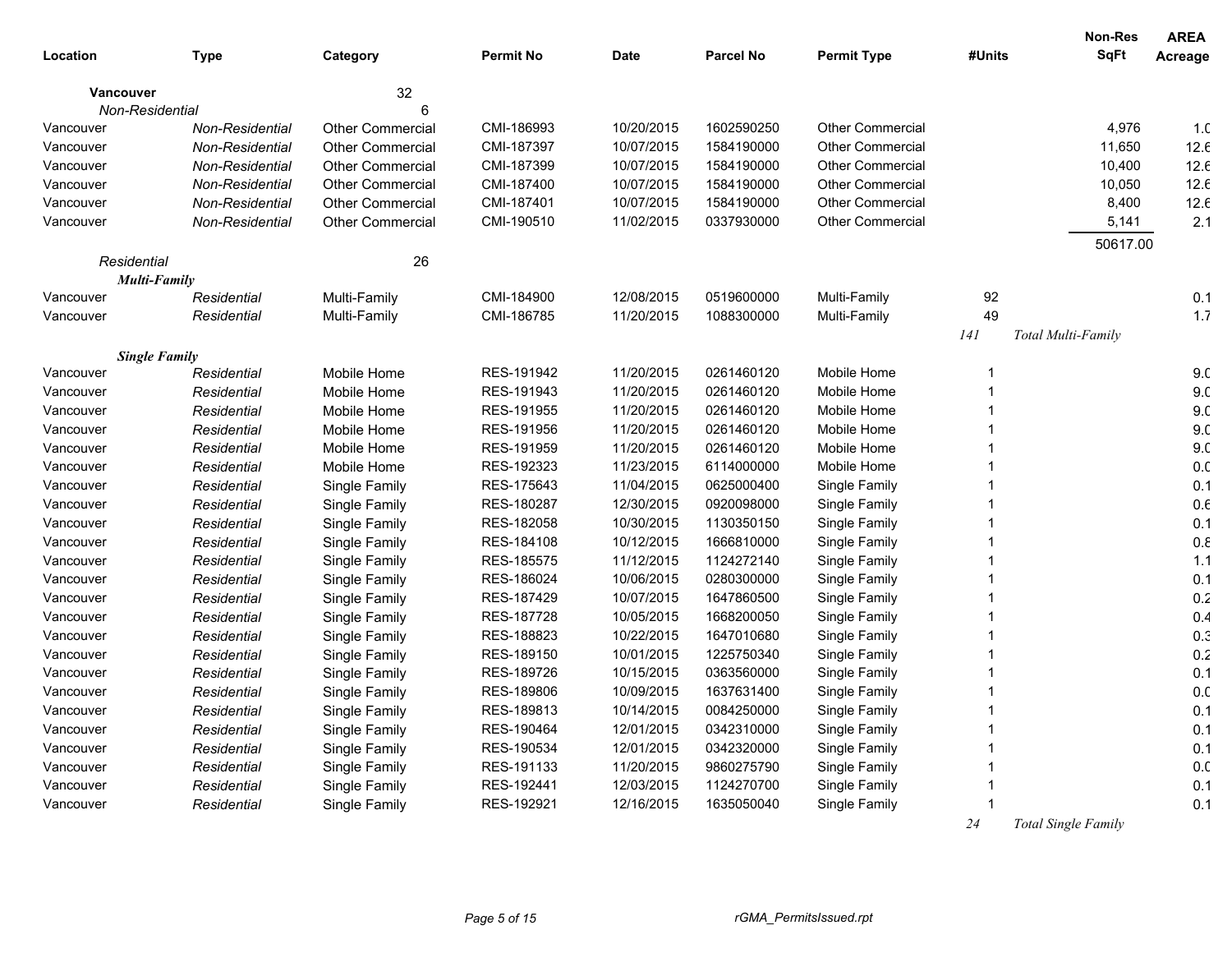| Location             | <b>Type</b>     | Category                 | <b>Permit No</b> | <b>Date</b> | <b>Parcel No</b>    | <b>Permit Type</b>       | #Units | <b>Non-Res</b><br><b>SqFt</b> | <b>AREA</b><br>Acreage |
|----------------------|-----------------|--------------------------|------------------|-------------|---------------------|--------------------------|--------|-------------------------------|------------------------|
|                      |                 |                          |                  |             |                     |                          |        |                               |                        |
|                      |                 |                          |                  |             | Vancouver Sub Total |                          | 165    | 50,617                        |                        |
| <b>Vancouver UGA</b> |                 | 234                      |                  |             |                     |                          |        |                               |                        |
| Non-Residential      |                 |                          |                  |             |                     |                          |        |                               |                        |
| Vancouver UGA        | Non-Residential | <b>Commercial Retail</b> | COM2015-00175    | 12/30/2015  | 1061680000          | <b>Commercial Retail</b> |        | 264                           | 9.3                    |
| Vancouver UGA        | Non-Residential | Institutional            | COM2015-00118    | 10/29/2015  | 1479410000          | Institutional            |        | 10,282                        | 1.4                    |
| Vancouver UGA        | Non-Residential | Institutional            | COM2015-00155    | 12/15/2015  | 1061000000          | Institutional            |        | 43,968                        | 5.9                    |
| Vancouver UGA        | Non-Residential | <b>Other Commercial</b>  | COM2015-00256    | 11/24/2015  | 1819930000          | <b>Other Commercial</b>  |        | 320                           | $2.\epsilon$           |
|                      |                 |                          |                  |             |                     |                          |        | 54834.00                      |                        |
| Residential          |                 | 230                      |                  |             |                     |                          |        |                               |                        |
| <b>Multi-Family</b>  |                 |                          |                  |             |                     |                          |        |                               |                        |
| Vancouver UGA        | Residential     | Duplex                   | SFR2015-01082    | 12/08/2015  | 9860296610          | Duplex                   | 2      |                               | 0.1                    |
| Vancouver UGA        | Residential     | Duplex                   | SFR2015-01098    | 12/08/2015  | 9860296600          | Duplex                   | 2      |                               | 0.1                    |
| Vancouver UGA        | Residential     | Duplex                   | SFR2015-01099    | 12/08/2015  | 1070290080          | Duplex                   | 2      |                               | 0.1                    |
| Vancouver UGA        | Residential     | Multi-Family             | SFR2015-00890    | 10/19/2015  | 9860361840          | Multi-Family             |        |                               | 0.0                    |
| Vancouver UGA        | Residential     | Multi-Family             | SFR2015-00891    | 10/19/2015  | 9860361810          | Multi-Family             |        |                               | 0.0                    |
| Vancouver UGA        | Residential     | Multi-Family             | SFR2015-00892    | 10/19/2015  | 9860361820          | Multi-Family             |        |                               | 0.0                    |
| Vancouver UGA        | Residential     | Multi-Family             | SFR2015-00893    | 10/19/2015  | 9860361830          | Multi-Family             |        |                               | 0.0                    |
| Vancouver UGA        | Residential     | Multi-Family             | SFR2015-00900    | 10/14/2015  | 9860361860          | Multi-Family             |        |                               | 0.0                    |
| Vancouver UGA        | Residential     | Multi-Family             | SFR2015-00901    | 10/14/2015  | 9860361870          | Multi-Family             |        |                               | 0.0                    |
| Vancouver UGA        | Residential     | Multi-Family             | SFR2015-00902    | 10/14/2015  | 9860361880          | Multi-Family             |        |                               | 0.0                    |
| Vancouver UGA        | Residential     | Multi-Family             | SFR2015-00903    | 10/14/2015  | 9860361850          | Multi-Family             |        |                               | 0.0                    |
| Vancouver UGA        | Residential     | Multi-Family             | SFR2015-00952    | 10/16/2015  | 9860361890          | Multi-Family             |        |                               | 0.0                    |
| Vancouver UGA        | Residential     | Multi-Family             | SFR2015-00953    | 10/16/2015  | 9860361920          | Multi-Family             |        |                               | 0.0                    |
| Vancouver UGA        | Residential     | Multi-Family             | SFR2015-00954    | 10/16/2015  | 9860361900          | Multi-Family             |        |                               | 0.0                    |
| Vancouver UGA        | Residential     | Multi-Family             | SFR2015-00955    | 10/16/2015  | 9860361910          | Multi-Family             |        |                               | 0.0                    |
| Vancouver UGA        | Residential     | Multi-Family             | SFR2015-00960    | 10/23/2015  | 9860361790          | Multi-Family             |        |                               | 0.0                    |
| Vancouver UGA        | Residential     | Multi-Family             | SFR2015-00961    | 10/23/2015  | 9860361800          | Multi-Family             |        |                               | 0. <sub>C</sub>        |
| Vancouver UGA        | Residential     | Multi-Family             | SFR2015-00998    | 10/20/2015  | 9860361750          | Multi-Family             |        |                               | 0. <sub>C</sub>        |
| Vancouver UGA        | Residential     | Multi-Family             | SFR2015-00999    | 10/20/2015  | 9860361760          | Multi-Family             |        |                               | 0. <sub>C</sub>        |
| Vancouver UGA        | Residential     | Multi-Family             | SFR2015-01000    | 10/20/2015  | 9860361770          | Multi-Family             |        |                               | 0.0                    |
| Vancouver UGA        | Residential     | Multi-Family             | SFR2015-01001    | 10/20/2015  | 9860361780          | Multi-Family             |        |                               | 0. <sub>C</sub>        |
| Vancouver UGA        | Residential     | Multi-Family             | SFR2015-01033    | 11/06/2015  | 9860361700          | Multi-Family             |        |                               | 0. <sub>C</sub>        |
| Vancouver UGA        | Residential     | Multi-Family             | SFR2015-01034    | 11/06/2015  | 9860361710          | Multi-Family             |        |                               | 0. <sub>C</sub>        |
| Vancouver UGA        | Residential     | Multi-Family             | SFR2015-01046    | 11/03/2015  | 9860341850          | Multi-Family             |        |                               | 0.1                    |
| Vancouver UGA        | Residential     | Multi-Family             | SFR2015-01121    | 11/30/2015  | 9860361970          | Multi-Family             |        |                               | 0.0                    |
| Vancouver UGA        | Residential     | Multi-Family             | SFR2015-01164    | 12/18/2015  | 9860361530          | Multi-Family             |        |                               | 0.0                    |
| Vancouver UGA        | Residential     | Multi-Family             | SFR2015-01171    | 12/22/2015  | 9860361570          | Multi-Family             |        |                               | 0.0                    |
| Vancouver UGA        | Residential     | Multi-Family             | SFR2015-01172    | 12/22/2015  | 9860361580          | Multi-Family             |        |                               | 0.0                    |
| Vancouver UGA        | Residential     | Multi-Family             | SFR2015-01174    | 12/22/2015  | 9860361590          | Multi-Family             |        |                               | 0.0                    |
| Vancouver UGA        | Residential     | Multi-Family             | SFR2015-01194    | 12/31/2015  | 9860361930          | Multi-Family             |        |                               | 0.0                    |
| Vancouver UGA        | Residential     | Multi-Family             | SFR2015-01195    | 12/31/2015  | 9860361960          | Multi-Family             |        |                               | 0. <sub>C</sub>        |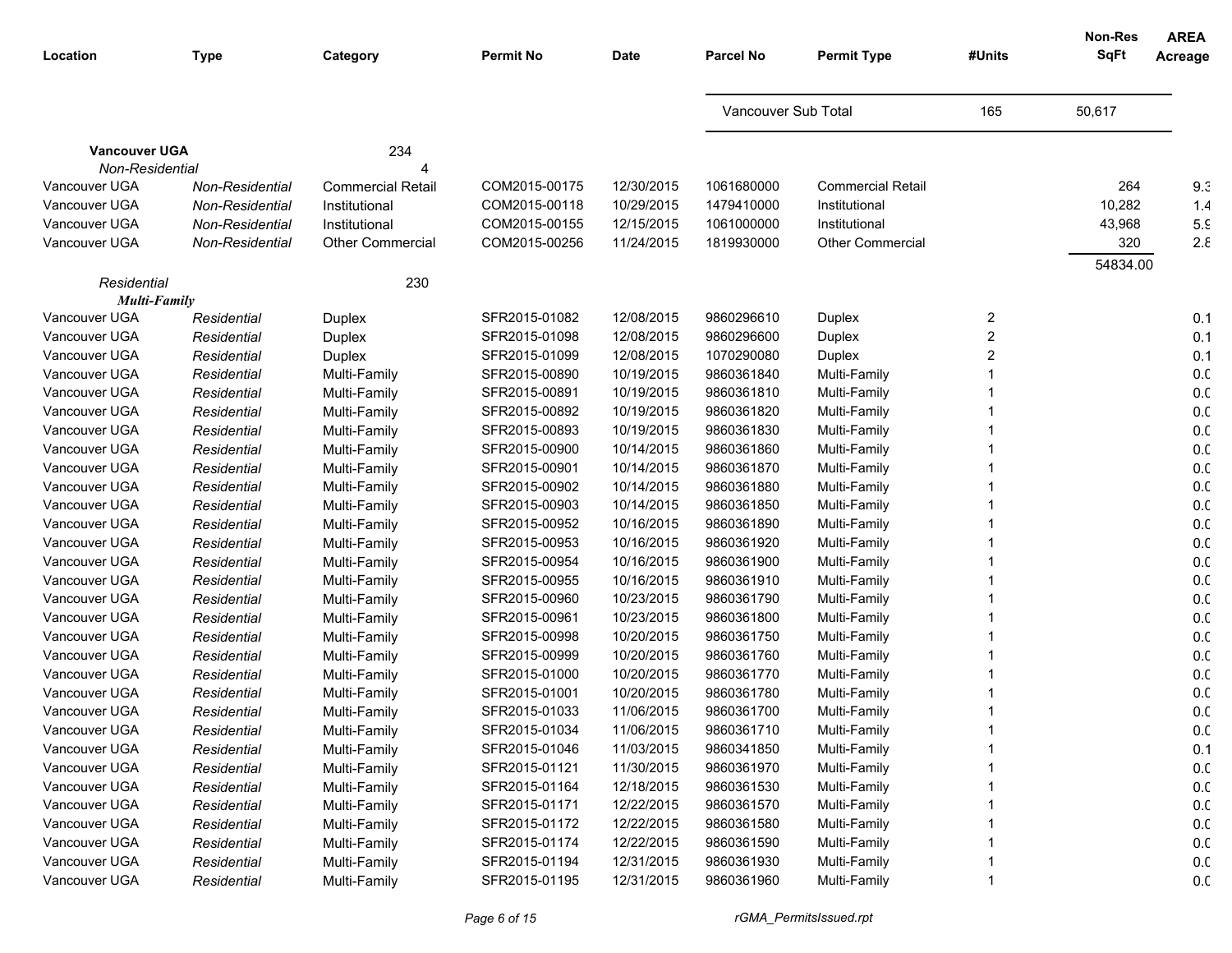|                      |             |               |                  |             |                  |                    |        | <b>Non-Res</b>     | <b>AREA</b>     |
|----------------------|-------------|---------------|------------------|-------------|------------------|--------------------|--------|--------------------|-----------------|
| Location             | <b>Type</b> | Category      | <b>Permit No</b> | <b>Date</b> | <b>Parcel No</b> | <b>Permit Type</b> | #Units | <b>SqFt</b>        | Acreage         |
| <b>Vancouver UGA</b> |             | 234           |                  |             |                  |                    |        |                    |                 |
| Residential          |             | 230           |                  |             |                  |                    |        |                    |                 |
| Multi-Family         |             |               |                  |             |                  |                    |        |                    |                 |
| Vancouver UGA        | Residential | Multi-Family  | SFR2015-01196    | 12/31/2015  | 9860361940       | Multi-Family       |        |                    | 0. <sub>C</sub> |
| Vancouver UGA        | Residential | Multi-Family  | SFR2015-01197    | 12/31/2015  | 9860361950       | Multi-Family       |        |                    | 0. <sub>C</sub> |
| Vancouver UGA        | Residential | Multi-Family  | SFR2015-01207    | 12/31/2015  | 9860361600       | Multi-Family       |        |                    | 0. <sub>C</sub> |
| Vancouver UGA        | Residential | Multi-Family  | SFR2015-01208    | 12/31/2015  | 9860361620       | Multi-Family       |        |                    | 0. <sub>C</sub> |
| Vancouver UGA        | Residential | Multi-Family  | SFR2015-01210    | 12/31/2015  | 9860361610       | Multi-Family       |        |                    | 0.0             |
|                      |             |               |                  |             |                  |                    | 39     | Total Multi-Family |                 |
| <b>Single Family</b> |             |               |                  |             |                  |                    |        |                    |                 |
| Vancouver UGA        | Residential | Additions     | RES2015-00184    | 11/13/2015  | 1079636880       | Additions          |        |                    | 0.1             |
| Vancouver UGA        | Residential | Single Family | SFR2015-00286    | 11/23/2015  | 1607580220       | Single Family      |        |                    | 0. <sub>C</sub> |
| Vancouver UGA        | Residential | Single Family | SFR2015-00420    | 10/19/2015  | 9860359120       | Single Family      |        |                    | 0.1             |
| Vancouver UGA        | Residential | Single Family | SFR2015-00421    | 11/05/2015  | 9860355880       | Single Family      |        |                    | 0.3             |
| Vancouver UGA        | Residential | Single Family | SFR2015-00459    | 12/23/2015  | 1855170000       | Single Family      |        |                    | 2.1             |
| Vancouver UGA        | Residential | Single Family | SFR2015-00487    | 10/21/2015  | 9860347500       | Single Family      |        |                    | 0.1             |
| Vancouver UGA        | Residential | Single Family | SFR2015-00613    | 10/13/2015  | 9860350620       | Single Family      |        |                    | 0.1             |
| Vancouver UGA        | Residential | Single Family | SFR2015-00615    | 10/13/2015  | 9860350610       | Single Family      |        |                    | 0.1             |
| Vancouver UGA        | Residential | Single Family | SFR2015-00654    | 10/05/2015  | 9860341020       | Single Family      |        |                    | 0. <sub>C</sub> |
| Vancouver UGA        | Residential | Single Family | SFR2015-00815    | 10/01/2015  | 9860329600       | Single Family      |        |                    | 0.2             |
| Vancouver UGA        | Residential | Single Family | SFR2015-00824    | 10/08/2015  | 9860347680       | Single Family      |        |                    | 0.2             |
| Vancouver UGA        | Residential | Single Family | SFR2015-00846    | 10/02/2015  | 9860350880       | Single Family      |        |                    | 0. <sub>C</sub> |
| Vancouver UGA        | Residential | Single Family | SFR2015-00849    | 10/13/2015  | 9860350850       | Single Family      |        |                    | 0. <sub>C</sub> |
| Vancouver UGA        | Residential | Single Family | SFR2015-00850    | 12/11/2015  | 1882870460       | Single Family      |        |                    | 0.1             |
| Vancouver UGA        | Residential | Single Family | SFR2015-00851    | 11/18/2015  | 9860347730       | Single Family      |        |                    | 0.1             |
| Vancouver UGA        | Residential | Single Family | SFR2015-00852    | 10/06/2015  | 1607582200       | Single Family      |        |                    | 0.0             |
| Vancouver UGA        | Residential | Single Family | SFR2015-00858    | 10/02/2015  | 1721350000       | Single Family      |        |                    | 68.3            |
| Vancouver UGA        | Residential | Single Family | SFR2015-00881    | 12/01/2015  | 9860359470       | Single Family      |        |                    | 0.1             |
| Vancouver UGA        | Residential | Single Family | SFR2015-00889    | 10/01/2015  | 1821410000       | Single Family      |        |                    | 9.8             |
| Vancouver UGA        | Residential | Single Family | SFR2015-00894    | 10/06/2015  | 9860351110       | Single Family      |        |                    | 0.1             |
| Vancouver UGA        | Residential | Single Family | SFR2015-00895    | 10/06/2015  | 9860351120       | Single Family      |        |                    | 0.1             |
| Vancouver UGA        | Residential | Single Family | SFR2015-00898    | 10/06/2015  | 9860320110       | Single Family      |        |                    | 0.1             |
| Vancouver UGA        | Residential | Single Family | SFR2015-00907    | 10/13/2015  | 9860358120       | Single Family      |        |                    | 0.1             |
| Vancouver UGA        | Residential | Single Family | SFR2015-00909    | 10/15/2015  | 9860341000       | Single Family      |        |                    | 0. <sub>C</sub> |
| Vancouver UGA        | Residential | Single Family | SFR2015-00913    | 10/23/2015  | 9860317270       | Single Family      |        |                    | 0.1             |
| Vancouver UGA        | Residential | Single Family | SFR2015-00916    | 10/12/2015  | 9860355850       | Single Family      |        |                    | 0.3             |
| Vancouver UGA        | Residential | Single Family | SFR2015-00920    | 10/13/2015  | 9860358100       | Single Family      |        |                    | 0.1             |
| Vancouver UGA        | Residential | Single Family | SFR2015-00923    | 11/05/2015  | 9860359200       | Single Family      |        |                    | 0.1             |
| Vancouver UGA        | Residential | Single Family | SFR2015-00924    | 11/05/2015  | 9860359220       | Single Family      |        |                    | 0.1             |
| Vancouver UGA        | Residential | Single Family | SFR2015-00926    | 10/07/2015  | 9860344150       | Single Family      |        |                    | 0.1             |
| Vancouver UGA        | Residential | Single Family | SFR2015-00934    | 10/07/2015  | 9860344540       | Single Family      |        |                    | 0.1             |
| Vancouver UGA        | Residential | Single Family | SFR2015-00939    | 10/14/2015  | 9860330730       | Single Family      |        |                    | 0.2             |
| Vancouver UGA        | Residential | Single Family | SFR2015-00940    | 11/05/2015  | 9860359480       | Single Family      |        |                    | 0.1             |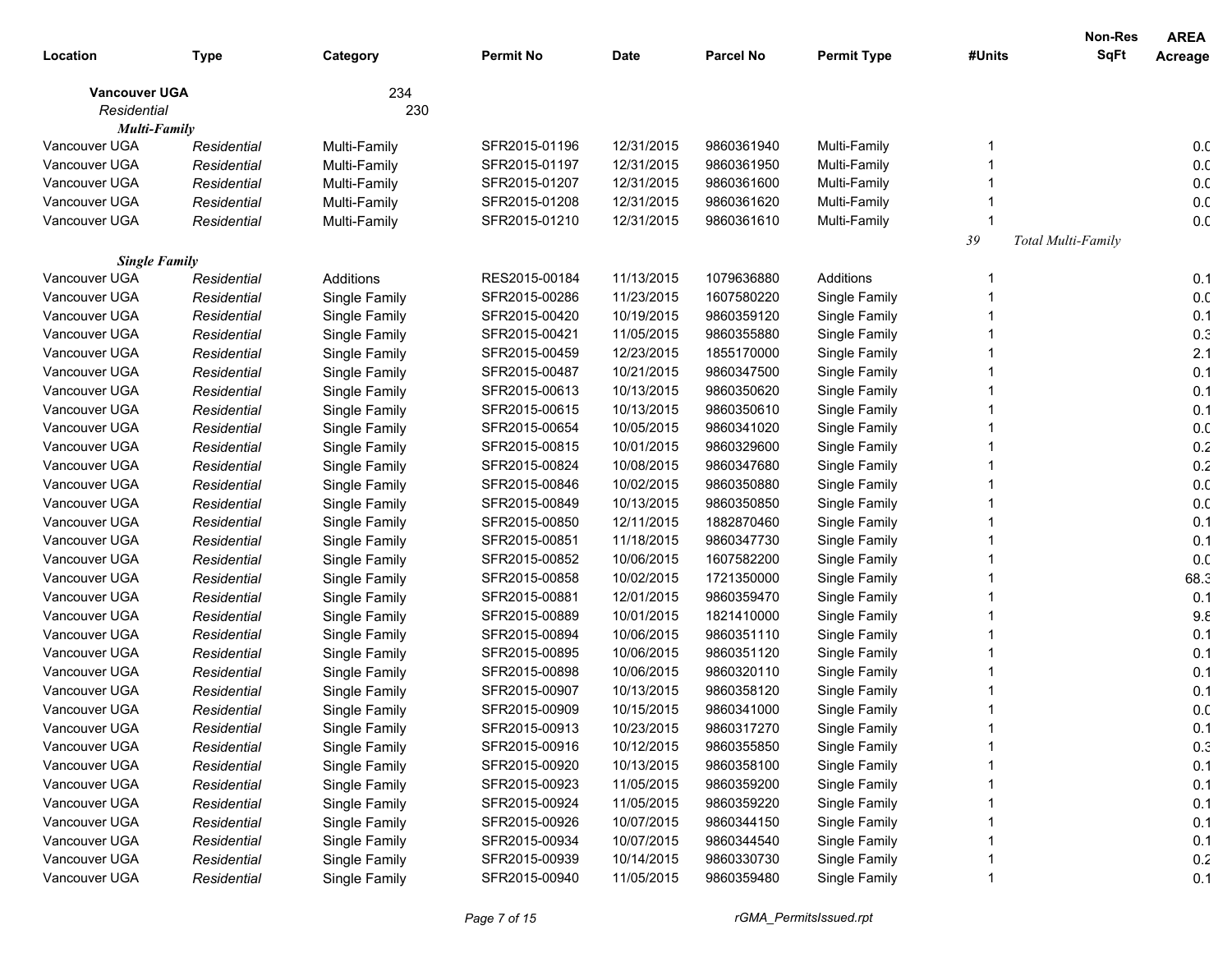| Location             | <b>Type</b> | Category      | <b>Permit No</b> | <b>Date</b> | <b>Parcel No</b> | <b>Permit Type</b> | #Units | Non-Res<br><b>SqFt</b> | <b>AREA</b><br>Acreage |
|----------------------|-------------|---------------|------------------|-------------|------------------|--------------------|--------|------------------------|------------------------|
| <b>Vancouver UGA</b> |             | 234           |                  |             |                  |                    |        |                        |                        |
| Residential          |             | 230           |                  |             |                  |                    |        |                        |                        |
| <b>Single Family</b> |             |               |                  |             |                  |                    |        |                        |                        |
| Vancouver UGA        | Residential | Single Family | SFR2015-00945    | 10/14/2015  | 9860344180       | Single Family      |        |                        | 0.1                    |
| Vancouver UGA        | Residential | Single Family | SFR2015-00946    | 10/20/2015  | 9860344270       | Single Family      |        |                        | 0.1                    |
| Vancouver UGA        | Residential | Single Family | SFR2015-00947    | 10/26/2015  | 9860358030       | Single Family      |        |                        | 0.1                    |
| Vancouver UGA        | Residential | Single Family | SFR2015-00948    | 10/05/2015  | 9860341390       | Single Family      |        |                        | 0.0                    |
| Vancouver UGA        | Residential | Single Family | SFR2015-00949    | 10/15/2015  | 9860341400       | Single Family      |        |                        | 0.0                    |
| Vancouver UGA        | Residential | Single Family | SFR2015-00957    | 10/27/2015  | 9860338210       | Single Family      |        |                        | 0.1                    |
| Vancouver UGA        | Residential | Single Family | SFR2015-00962    | 12/04/2015  | 1817300000       | Single Family      |        |                        | 1.1                    |
| Vancouver UGA        | Residential | Single Family | SFR2015-00966    | 10/26/2015  | 9860341030       | Single Family      |        |                        | 0. <sub>C</sub>        |
| Vancouver UGA        | Residential | Single Family | SFR2015-00968    | 10/27/2015  | 1176900000       | Single Family      |        |                        | 4.7                    |
| Vancouver UGA        | Residential | Single Family | SFR2015-00970    | 11/10/2015  | 1890920000       | Single Family      |        |                        | 1.3                    |
| Vancouver UGA        | Residential | Single Family | SFR2015-00971    | 10/02/2015  | 9860357510       | Single Family      |        |                        | 0.1                    |
| Vancouver UGA        | Residential | Single Family | SFR2015-00972    | 10/21/2015  | 9860320430       | Single Family      |        |                        | 0.1                    |
| Vancouver UGA        | Residential | Single Family | SFR2015-00973    | 10/20/2015  | 9860344490       | Single Family      |        |                        | 0.1                    |
| Vancouver UGA        | Residential | Single Family | SFR2015-00974    | 10/05/2015  | 9860326950       | Single Family      |        |                        | 0.1                    |
| Vancouver UGA        | Residential | Single Family | SFR2015-00977    | 11/30/2015  | 9860355860       | Single Family      |        |                        | 0.2                    |
| Vancouver UGA        | Residential | Single Family | SFR2015-00979    | 11/12/2015  | 9860341050       | Single Family      |        |                        | 0.0                    |
| Vancouver UGA        | Residential | Single Family | SFR2015-00980    | 11/12/2015  | 9860341060       | Single Family      |        |                        | 0. <sub>C</sub>        |
| Vancouver UGA        | Residential | Single Family | SFR2015-00982    | 10/13/2015  | 9860350830       | Single Family      |        |                        | 0. <sub>C</sub>        |
| Vancouver UGA        | Residential | Single Family | SFR2015-00983    | 10/13/2015  | 9860350840       | Single Family      |        |                        | 0.1                    |
| Vancouver UGA        | Residential | Single Family | SFR2015-00985    | 10/08/2015  | 9860326990       | Single Family      |        |                        | 0.1                    |
| Vancouver UGA        | Residential | Single Family | SFR2015-00986    | 10/22/2015  | 9860342000       | Single Family      |        |                        | 0.2                    |
| Vancouver UGA        | Residential | Single Family | SFR2015-00987    | 11/20/2015  | 9860341410       | Single Family      |        |                        | 0.0                    |
| Vancouver UGA        | Residential | Single Family | SFR2015-00988    | 10/26/2015  | 9860341040       | Single Family      |        |                        | 0.0                    |
| Vancouver UGA        | Residential | Single Family | SFR2015-00991    | 10/20/2015  | 9860330060       | Single Family      |        |                        | 0.1                    |
| Vancouver UGA        | Residential | Single Family | SFR2015-00992    | 11/20/2015  | 9860357660       | Single Family      |        |                        | 0.1                    |
| Vancouver UGA        | Residential | Single Family | SFR2015-00994    | 10/09/2015  | 1195750260       | Single Family      |        |                        | 0.1                    |
| Vancouver UGA        | Residential | Single Family | SFR2015-01002    | 10/08/2015  | 9860349180       | Single Family      |        |                        | 0.1                    |
| Vancouver UGA        | Residential | Single Family | SFR2015-01003    | 12/28/2015  | 9860320450       | Single Family      |        |                        | 0.2                    |
| Vancouver UGA        | Residential | Single Family | SFR2015-01004    | 11/16/2015  | 9860320440       | Single Family      |        |                        | 0.1                    |
| Vancouver UGA        | Residential | Single Family | SFR2015-01006    | 10/20/2015  | 9860336470       | Single Family      |        |                        | 0.1                    |
| Vancouver UGA        | Residential | Single Family | SFR2015-01007    | 10/12/2015  | 9860336480       | Single Family      |        |                        | 0.1                    |
| Vancouver UGA        | Residential | Single Family | SFR2015-01011    | 10/14/2015  | 9860349290       | Single Family      |        |                        | 0.1                    |
| Vancouver UGA        | Residential | Single Family | SFR2015-01012    | 10/27/2015  | 9860356030       | Single Family      |        |                        | 0.3                    |
| Vancouver UGA        | Residential | Single Family | SFR2015-01014    | 12/01/2015  | 1491730000       | Single Family      |        |                        | 0.4                    |
| Vancouver UGA        | Residential | Single Family | SFR2015-01015    | 11/13/2015  | 9860327180       | Single Family      |        |                        | 0.1                    |
| Vancouver UGA        | Residential | Single Family | SFR2015-01016    | 10/13/2015  | 9860325650       | Single Family      |        |                        | 0.1                    |
| Vancouver UGA        | Residential | Single Family | SFR2015-01019    | 10/14/2015  | 9860330740       | Single Family      |        |                        | 0.2                    |
| Vancouver UGA        | Residential | Single Family | SFR2015-01020    | 11/03/2015  | 9860358560       | Single Family      |        |                        | 0.0                    |
| Vancouver UGA        | Residential | Single Family | SFR2015-01021    | 11/03/2015  | 9860358570       | Single Family      |        |                        | 0.0                    |
| Vancouver UGA        | Residential | Single Family | SFR2015-01022    | 10/20/2015  | 9860336410       | Single Family      |        |                        | 0.1                    |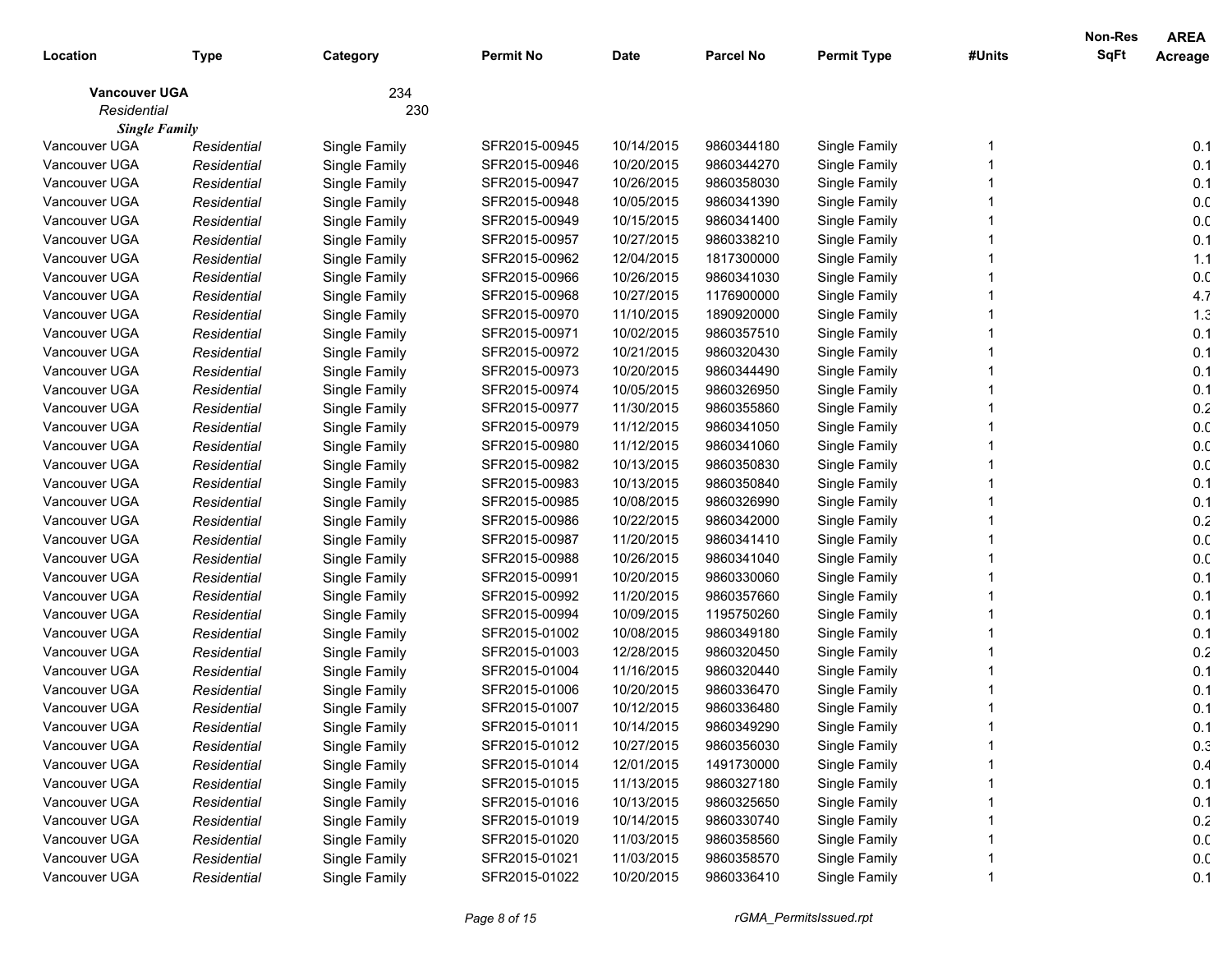| Location                            | <b>Type</b> | Category      | <b>Permit No</b> | <b>Date</b> | <b>Parcel No</b> | <b>Permit Type</b> | #Units | Non-Res<br><b>SqFt</b> | <b>AREA</b><br>Acreage |
|-------------------------------------|-------------|---------------|------------------|-------------|------------------|--------------------|--------|------------------------|------------------------|
|                                     |             |               |                  |             |                  |                    |        |                        |                        |
| <b>Vancouver UGA</b>                |             | 234           |                  |             |                  |                    |        |                        |                        |
| Residential<br><b>Single Family</b> |             | 230           |                  |             |                  |                    |        |                        |                        |
| Vancouver UGA                       | Residential | Single Family | SFR2015-01023    | 10/20/2015  | 9860336430       | Single Family      |        |                        | 0.1                    |
| Vancouver UGA                       | Residential | Single Family | SFR2015-01024    | 12/14/2015  | 9860338120       | Single Family      |        |                        | 0.2                    |
| Vancouver UGA                       | Residential | Single Family | SFR2015-01025    | 11/23/2015  | 9860288390       | Single Family      |        |                        | 0.1                    |
| Vancouver UGA                       | Residential | Single Family | SFR2015-01026    | 10/16/2015  | 9860327140       | Single Family      |        |                        | 0.1                    |
| Vancouver UGA                       | Residential | Single Family | SFR2015-01028    | 11/20/2015  | 0993600000       | Single Family      |        |                        | 4.5                    |
| Vancouver UGA                       | Residential | Single Family | SFR2015-01030    | 10/20/2015  | 9860336460       | Single Family      |        |                        | 0.1                    |
| Vancouver UGA                       | Residential | Single Family | SFR2015-01031    | 10/27/2015  | 9860356140       | Single Family      |        |                        | 0.3                    |
| Vancouver UGA                       | Residential | Single Family | SFR2015-01032    | 11/13/2015  | 9860327160       | Single Family      |        |                        | 0.1                    |
| Vancouver UGA                       | Residential | Single Family | SFR2015-01035    | 10/26/2015  | 9860358340       | Single Family      |        |                        | 0.1                    |
| Vancouver UGA                       | Residential | Single Family | SFR2015-01037    | 12/22/2015  | 9860358090       | Single Family      |        |                        | 0.1                    |
| Vancouver UGA                       | Residential | Single Family | SFR2015-01039    | 10/27/2015  | 9860358080       | Single Family      |        |                        | 0.1                    |
| Vancouver UGA                       | Residential | Single Family | SFR2015-01040    | 11/10/2015  | 1049670100       | Single Family      |        |                        | 0.0                    |
| Vancouver UGA                       | Residential | Single Family | SFR2015-01041    | 10/23/2015  | 9860327420       | Single Family      |        |                        | 0.1                    |
| Vancouver UGA                       | Residential | Single Family | SFR2015-01042    | 10/27/2015  | 9860326970       | Single Family      |        |                        | 0.1                    |
| Vancouver UGA                       | Residential | Single Family | SFR2015-01045    | 10/30/2015  | 9860359580       | Single Family      |        |                        | 0.1                    |
| Vancouver UGA                       | Residential | Single Family | SFR2015-01049    | 12/10/2015  | 9860329050       | Single Family      |        |                        | 0.2                    |
| Vancouver UGA                       | Residential | Single Family | SFR2015-01050    | 10/27/2015  | 9860358110       | Single Family      |        |                        | 0.1                    |
| Vancouver UGA                       | Residential | Single Family | SFR2015-01051    | 10/28/2015  | 9860336400       | Single Family      |        |                        | 0.1                    |
| Vancouver UGA                       | Residential | Single Family | SFR2015-01053    | 10/28/2015  | 9860336420       | Single Family      |        |                        | 0.1                    |
| Vancouver UGA                       | Residential | Single Family | SFR2015-01054    | 10/30/2015  | 9860351130       | Single Family      |        |                        | 0.1                    |
| Vancouver UGA                       | Residential | Single Family | SFR2015-01055    | 10/30/2015  | 9860351140       | Single Family      |        |                        | 0.1                    |
| Vancouver UGA                       | Residential | Single Family | SFR2015-01058    | 10/29/2015  | 9860327220       | Single Family      |        |                        | 0.1                    |
| Vancouver UGA                       | Residential | Single Family | SFR2015-01060    | 12/01/2015  | 9860336440       | Single Family      |        |                        | 0.1                    |
| Vancouver UGA                       | Residential | Single Family | SFR2015-01061    | 12/01/2015  | 9860336450       | Single Family      |        |                        | 0.1                    |
| Vancouver UGA                       | Residential | Single Family | SFR2015-01065    | 11/19/2015  | 9860369760       | Single Family      |        |                        | 0.1                    |
| Vancouver UGA                       | Residential | Single Family | SFR2015-01066    | 11/19/2015  | 9860369590       | Single Family      |        |                        | 0.1                    |
| Vancouver UGA                       | Residential | Single Family | SFR2015-01068    | 12/04/2015  | 9860354330       | Single Family      |        |                        | 0.2                    |
| Vancouver UGA                       | Residential | Single Family | SFR2015-01073    | 11/05/2015  | 9860355830       | Single Family      |        |                        | 0.3                    |
| Vancouver UGA                       | Residential | Single Family | SFR2015-01075    | 11/13/2015  | 9860371330       | Single Family      |        |                        | 0.2                    |
| Vancouver UGA                       | Residential | Single Family | SFR2015-01076    | 11/05/2015  | 9860327110       | Single Family      |        |                        | 0.1                    |
| Vancouver UGA                       | Residential | Single Family | SFR2015-01077    | 11/13/2015  | 9860367470       | Single Family      |        |                        | 0.1                    |
| Vancouver UGA                       | Residential | Single Family | SFR2015-01079    | 11/13/2015  | 9860367480       | Single Family      |        |                        | 0.1                    |
| Vancouver UGA                       | Residential | Single Family | SFR2015-01080    | 11/13/2015  | 9860371410       | Single Family      |        |                        | 0.1                    |
| Vancouver UGA                       | Residential | Single Family | SFR2015-01081    | 11/13/2015  | 9860371360       | Single Family      |        |                        | 0.1                    |
| Vancouver UGA                       | Residential | Single Family | SFR2015-01084    | 11/09/2015  | 9860372160       | Single Family      |        |                        | 0.1                    |
| Vancouver UGA                       | Residential | Single Family | SFR2015-01088    | 11/19/2015  | 1060360480       | Single Family      |        |                        | 0.0                    |
| Vancouver UGA                       | Residential | Single Family | SFR2015-01090    | 11/13/2015  | 9860366820       | Single Family      |        |                        | 0.1                    |
| Vancouver UGA                       | Residential | Single Family | SFR2015-01091    | 11/13/2015  | 9860366810       | Single Family      |        |                        | 0.1                    |
| Vancouver UGA                       | Residential | Single Family | SFR2015-01093    | 11/30/2015  | 9860338100       | Single Family      |        |                        | 0.2                    |
| Vancouver UGA                       | Residential | Single Family | SFR2015-01095    | 11/20/2015  | 9860371390       | Single Family      | 1      |                        | 0.1                    |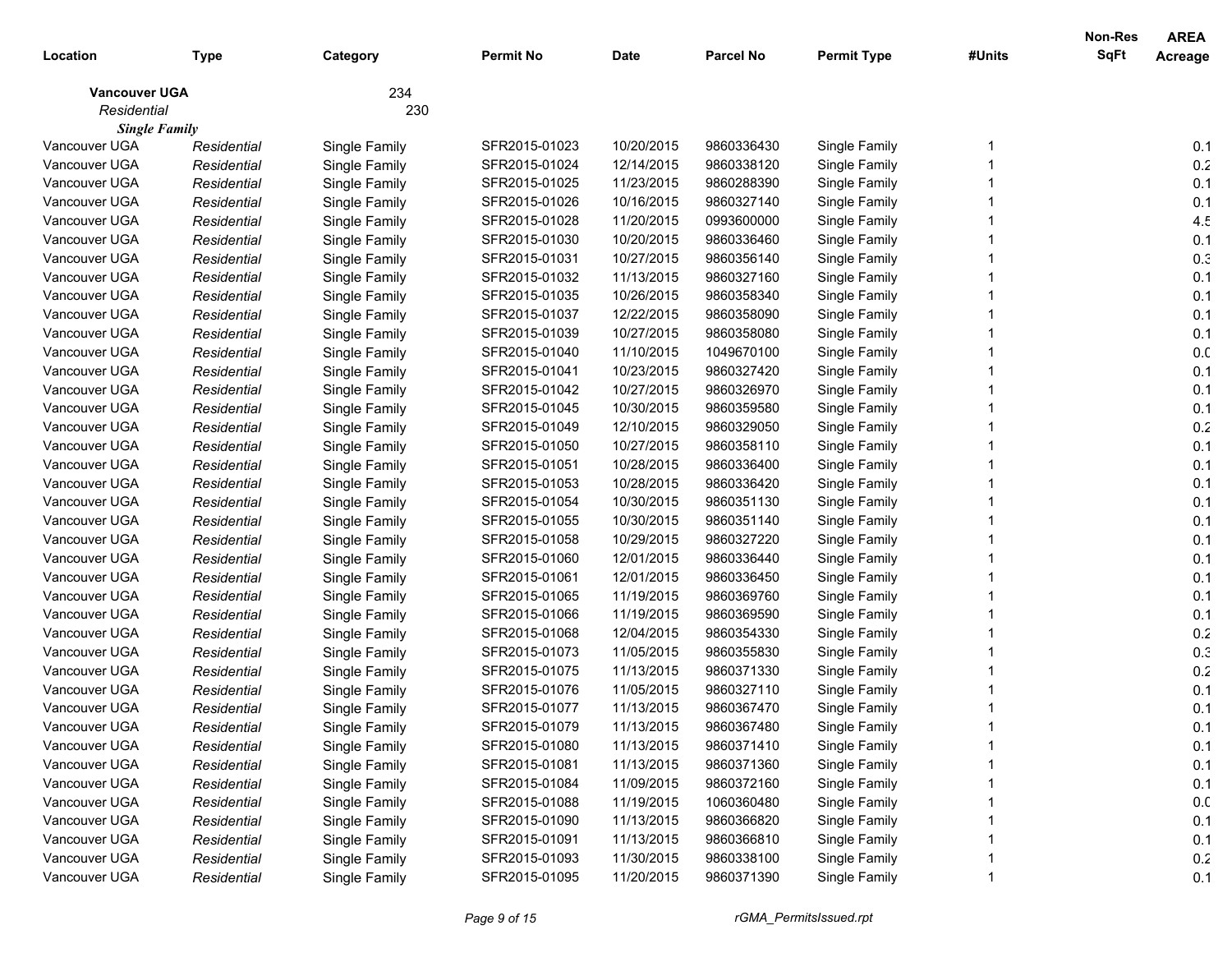| Location                            | <b>Type</b> | Category      | <b>Permit No</b> | <b>Date</b> | <b>Parcel No</b> | <b>Permit Type</b> | #Units | Non-Res<br><b>SqFt</b> | <b>AREA</b><br>Acreage |
|-------------------------------------|-------------|---------------|------------------|-------------|------------------|--------------------|--------|------------------------|------------------------|
|                                     |             | 234           |                  |             |                  |                    |        |                        |                        |
| <b>Vancouver UGA</b><br>Residential |             | 230           |                  |             |                  |                    |        |                        |                        |
| <b>Single Family</b>                |             |               |                  |             |                  |                    |        |                        |                        |
| Vancouver UGA                       | Residential | Single Family | SFR2015-01097    | 11/20/2015  | 9860371520       | Single Family      |        |                        | 0.1                    |
| Vancouver UGA                       | Residential | Single Family | SFR2015-01100    | 11/25/2015  | 9860366840       | Single Family      |        |                        | 0.1                    |
| Vancouver UGA                       | Residential | Single Family | SFR2015-01102    | 11/20/2015  | 9860371550       | Single Family      |        |                        | 0.1                    |
| Vancouver UGA                       | Residential | Single Family | SFR2015-01104    | 12/01/2015  | 9860341110       | Single Family      |        |                        | 0.0                    |
| Vancouver UGA                       | Residential | Single Family | SFR2015-01105    | 11/20/2015  | 9860341100       | Single Family      |        |                        | 0.0                    |
| Vancouver UGA                       | Residential | Single Family | SFR2015-01108    | 11/20/2015  | 9860371530       | Single Family      |        |                        | 0.1                    |
| Vancouver UGA                       | Residential | Single Family | SFR2015-01109    | 11/20/2015  | 9860371540       | Single Family      |        |                        | 0.1                    |
| Vancouver UGA                       | Residential | Single Family | SFR2015-01110    | 12/03/2015  | 9860311620       | Single Family      |        |                        | 0.1                    |
| Vancouver UGA                       | Residential | Single Family | SFR2015-01111    | 11/25/2015  | 9860366830       | Single Family      |        |                        | 0.1                    |
| Vancouver UGA                       | Residential | Single Family | SFR2015-01112    | 11/25/2015  | 9860367500       | Single Family      |        |                        | 0.1                    |
| Vancouver UGA                       | Residential | Single Family | SFR2015-01115    | 11/25/2015  | 9860372010       | Single Family      |        |                        | 0.1                    |
| Vancouver UGA                       | Residential | Single Family | SFR2015-01116    | 12/09/2015  | 9860361680       | Single Family      |        |                        | 0.0                    |
| Vancouver UGA                       | Residential | Single Family | SFR2015-01117    | 12/09/2015  | 9860361670       | Single Family      |        |                        | 0.0                    |
| Vancouver UGA                       | Residential | Single Family | SFR2015-01118    | 12/09/2015  | 9860361690       | Single Family      |        |                        | 0.0                    |
| Vancouver UGA                       | Residential | Single Family | SFR2015-01119    | 12/09/2015  | 9860361660       | Single Family      |        |                        | 0.0                    |
| Vancouver UGA                       | Residential | Single Family | SFR2015-01120    | 11/30/2015  | 9860361980       | Single Family      |        |                        | 0. <sub>C</sub>        |
| Vancouver UGA                       | Residential | Single Family | SFR2015-01124    | 11/24/2015  | 9860325530       | Single Family      |        |                        | 0.1                    |
| Vancouver UGA                       | Residential | Single Family | SFR2015-01125    | 11/30/2015  | 9860372020       | Single Family      |        |                        | 0.1                    |
| Vancouver UGA                       | Residential | Single Family | SFR2015-01128    | 11/18/2015  | 9860370860       | Single Family      |        |                        | 0.1                    |
| Vancouver UGA                       | Residential | Single Family | SFR2015-01130    | 11/25/2015  | 9860367490       | Single Family      |        |                        | 0.1                    |
| Vancouver UGA                       | Residential | Single Family | SFR2015-01132    | 11/20/2015  | 9860370870       | Single Family      |        |                        | 0.1                    |
| Vancouver UGA                       | Residential | Single Family | SFR2015-01133    | 12/09/2015  | 9860361450       | Single Family      |        |                        | 0.0                    |
| Vancouver UGA                       | Residential | Single Family | SFR2015-01134    | 12/07/2015  | 9860361430       | Single Family      |        |                        | 0.0                    |
| Vancouver UGA                       | Residential | Single Family | SFR2015-01135    | 12/09/2015  | 9860361420       | Single Family      |        |                        | 0.0                    |
| Vancouver UGA                       | Residential | Single Family | SFR2015-01137    | 12/07/2015  | 9860361440       | Single Family      |        |                        | 0. <sub>C</sub>        |
| Vancouver UGA                       | Residential | Single Family | SFR2015-01138    | 11/20/2015  | 9860358040       | Single Family      |        |                        | 0.1                    |
| Vancouver UGA                       | Residential | Single Family | SFR2015-01139    | 12/10/2015  | 9860367510       | Single Family      |        |                        | 0.1                    |
| Vancouver UGA                       | Residential | Single Family | SFR2015-01140    | 12/15/2015  | 9860366860       | Single Family      |        |                        | 0.1                    |
| Vancouver UGA                       | Residential | Single Family | SFR2015-01142    | 11/25/2015  | 1882870840       | Single Family      |        |                        | 0.1                    |
| Vancouver UGA                       | Residential | Single Family | SFR2015-01145    | 11/25/2015  | 9860372170       | Single Family      |        |                        | 0.1                    |
| Vancouver UGA                       | Residential | Single Family | SFR2015-01147    | 12/11/2015  | 9860361460       | Single Family      |        |                        | 0.0                    |
| Vancouver UGA                       | Residential | Single Family | SFR2015-01148    | 12/11/2015  | 9860361470       | Single Family      |        |                        | 0.0                    |
| Vancouver UGA                       | Residential | Single Family | SFR2015-01149    | 12/11/2015  | 9860361480       | Single Family      |        |                        | 0.0                    |
| Vancouver UGA                       | Residential | Single Family | SFR2015-01150    | 11/25/2015  | 9860370880       | Single Family      |        |                        | 0.1                    |
| Vancouver UGA                       | Residential | Single Family | SFR2015-01153    | 12/01/2015  | 9860341120       | Single Family      |        |                        | 0.0                    |
| Vancouver UGA                       | Residential | Single Family | SFR2015-01154    | 12/04/2015  | 9860366850       | Single Family      |        |                        | 0.1                    |
| Vancouver UGA                       | Residential | Single Family | SFR2015-01155    | 12/04/2015  | 9860367520       | Single Family      |        |                        | 0.1                    |
| Vancouver UGA                       | Residential | Single Family | SFR2015-01158    | 12/14/2015  | 1607581740       | Single Family      |        |                        | 0.0                    |
| Vancouver UGA                       | Residential | Single Family | SFR2015-01161    | 12/04/2015  | 9860366870       | Single Family      |        |                        | 0.1                    |
| Vancouver UGA                       | Residential | Single Family | SFR2015-01162    | 12/04/2015  | 9860367530       | Single Family      |        |                        | 0.1                    |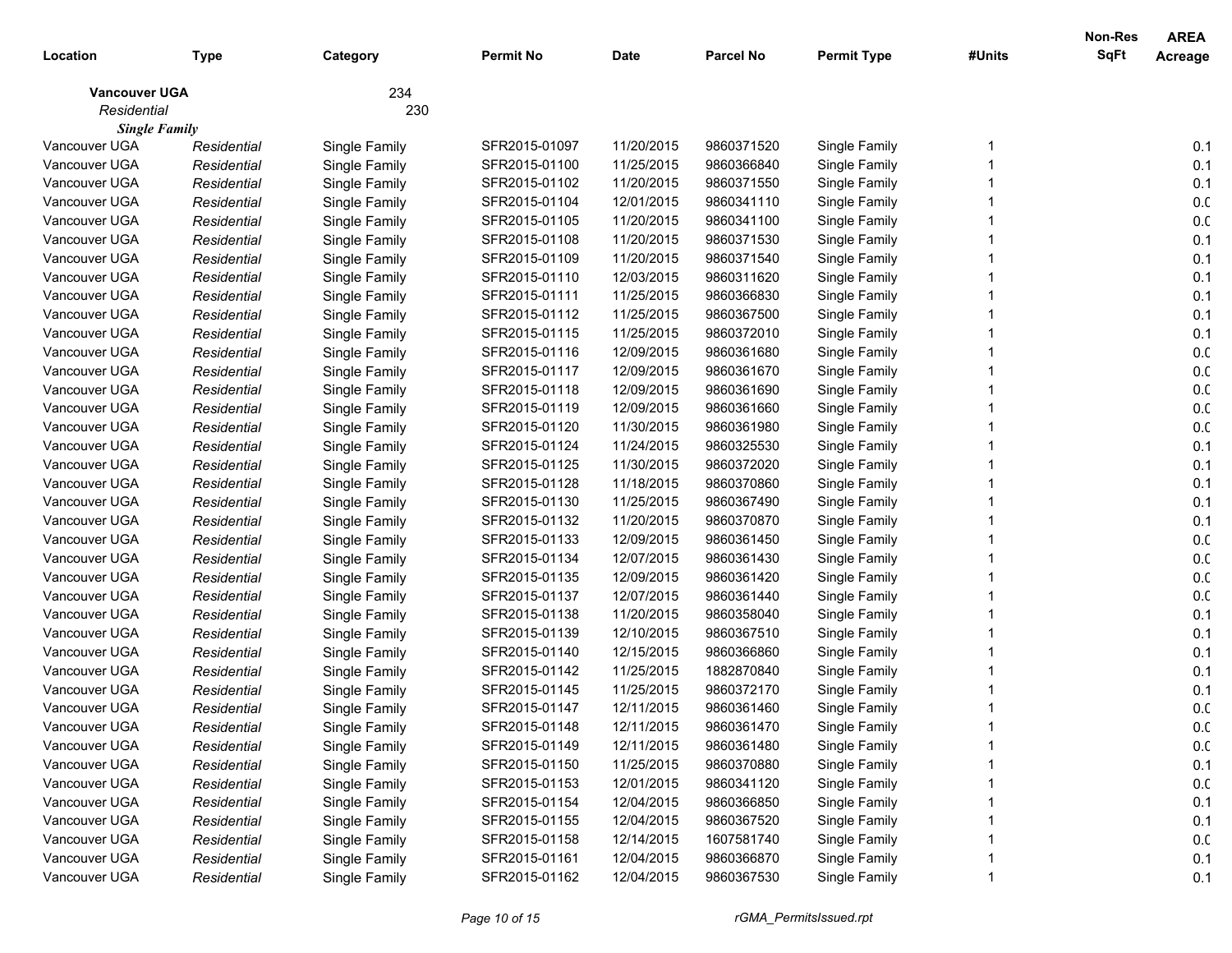| Location             | <b>Type</b> | Category      | <b>Permit No</b> | <b>Date</b> | <b>Parcel No</b> | <b>Permit Type</b> | #Units | Non-Res<br><b>SqFt</b> | <b>AREA</b><br>Acreage |
|----------------------|-------------|---------------|------------------|-------------|------------------|--------------------|--------|------------------------|------------------------|
| <b>Vancouver UGA</b> |             | 234           |                  |             |                  |                    |        |                        |                        |
| Residential          |             | 230           |                  |             |                  |                    |        |                        |                        |
| <b>Single Family</b> |             |               |                  |             |                  |                    |        |                        |                        |
| Vancouver UGA        | Residential | Single Family | SFR2015-01163    | 12/18/2015  | 9860361560       | Single Family      |        |                        | 0. <sub>C</sub>        |
| Vancouver UGA        | Residential | Single Family | SFR2015-01165    | 12/18/2015  | 9860361550       | Single Family      |        |                        | 0. <sub>C</sub>        |
| Vancouver UGA        | Residential | Single Family | SFR2015-01166    | 12/18/2015  | 9860361540       | Single Family      |        |                        | 0. <sub>C</sub>        |
| Vancouver UGA        | Residential | Single Family | SFR2015-01167    | 12/09/2015  | 1607582400       | Single Family      |        |                        | 0. <sub>C</sub>        |
| Vancouver UGA        | Residential | Single Family | SFR2015-01169    | 11/25/2015  | 9860325680       | Single Family      |        |                        | 0.1                    |
| Vancouver UGA        | Residential | Single Family | SFR2015-01170    | 12/22/2015  | 9860357810       | Single Family      |        |                        | 0.1                    |
| Vancouver UGA        | Residential | Single Family | SFR2015-01173    | 12/10/2015  | 9860371560       | Single Family      |        |                        | 0.1                    |
| Vancouver UGA        | Residential | Single Family | SFR2015-01175    | 12/10/2015  | 9860371570       | Single Family      |        |                        | 0.1                    |
| Vancouver UGA        | Residential | Single Family | SFR2015-01176    | 12/07/2015  | 9860357730       | Single Family      |        |                        | 0.1                    |
| Vancouver UGA        | Residential | Single Family | SFR2015-01177    | 12/02/2015  | 9860340550       | Single Family      |        |                        | 0.1                    |
| Vancouver UGA        | Residential | Single Family | SFR2015-01178    | 12/30/2015  | 9860329070       | Single Family      |        |                        | $0.2\,$                |
| Vancouver UGA        | Residential | Single Family | SFR2015-01179    | 12/15/2015  | 9860327450       | Single Family      |        |                        | 0.1                    |
| Vancouver UGA        | Residential | Single Family | SFR2015-01181    | 12/15/2015  | 9860369580       | Single Family      |        |                        | 0.1                    |
| Vancouver UGA        | Residential | Single Family | SFR2015-01182    | 12/15/2015  | 9860369730       | Single Family      |        |                        | 0.1                    |
| Vancouver UGA        | Residential | Single Family | SFR2015-01184    | 12/29/2015  | 9860361730       | Single Family      |        |                        | 0.0                    |
| Vancouver UGA        | Residential | Single Family | SFR2015-01185    | 12/29/2015  | 9860361740       | Single Family      |        |                        | 0. <sub>C</sub>        |
| Vancouver UGA        | Residential | Single Family | SFR2015-01186    | 12/29/2015  | 9860361720       | Single Family      |        |                        | 0. <sub>C</sub>        |
| Vancouver UGA        | Residential | Single Family | SFR2015-01188    | 12/10/2015  | 9860350740       | Single Family      |        |                        | 0. <sub>C</sub>        |
| Vancouver UGA        | Residential | Single Family | SFR2015-01189    | 12/03/2015  | 9860326570       | Single Family      |        |                        | 0.1                    |
| Vancouver UGA        | Residential | Single Family | SFR2015-01199    | 12/10/2015  | 9860350270       | Single Family      |        |                        | 0.0                    |
| Vancouver UGA        | Residential | Single Family | SFR2015-01200    | 12/10/2015  | 9860350280       | Single Family      |        |                        | 0.0                    |
| Vancouver UGA        | Residential | Single Family | SFR2015-01201    | 12/08/2015  | 9860327020       | Single Family      |        |                        | 0.1                    |
| Vancouver UGA        | Residential | Single Family | SFR2015-01203    | 12/28/2015  | 9860356930       | Single Family      |        |                        | 0.1                    |
| Vancouver UGA        | Residential | Single Family | SFR2015-01205    | 12/15/2015  | 9860341140       | Single Family      |        |                        | 0.0                    |
| Vancouver UGA        | Residential | Single Family | SFR2015-01206    | 12/15/2015  | 9860341130       | Single Family      |        |                        | 0. <sub>C</sub>        |
| Vancouver UGA        | Residential | Single Family | SFR2015-01214    | 12/15/2015  | 9860350730       | Single Family      |        |                        | 0.0                    |
| Vancouver UGA        | Residential | Single Family | SFR2015-01226    | 12/28/2015  | 9860356920       | Single Family      |        |                        | 0.1                    |
| Vancouver UGA        | Residential | Single Family | SFR2015-01228    | 12/18/2015  | 9860340490       | Single Family      |        |                        | 0.1                    |
| Vancouver UGA        | Residential | Single Family | SFR2015-01230    | 12/21/2015  | 9860370910       | Single Family      |        |                        | 0.2                    |
| Vancouver UGA        | Residential | Single Family | SFR2015-01234    | 12/30/2015  | 9860341420       | Single Family      |        |                        | 0. <sub>C</sub>        |
| Vancouver UGA        | Residential | Single Family | SFR2015-01235    | 12/30/2015  | 9860341150       | Single Family      |        |                        | 0. <sub>C</sub>        |
| Vancouver UGA        | Residential | Single Family | SFR2015-01236    | 12/15/2015  | 9860358770       | Single Family      |        |                        | 0.1                    |
| Vancouver UGA        | Residential | Single Family | SFR2015-01239    | 12/29/2015  | 9860367540       | Single Family      |        |                        | 0.1                    |
| Vancouver UGA        | Residential | Single Family | SFR2015-01240    | 12/29/2015  | 9860366880       | Single Family      |        |                        | 0.1                    |
| Vancouver UGA        | Residential | Single Family | SFR2015-01246    | 12/29/2015  | 9860327540       | Single Family      |        |                        | 0.1                    |
| Vancouver UGA        | Residential | Single Family | SFR2015-01250    | 12/29/2015  | 9860366890       | Single Family      |        |                        | 0.1                    |
| Vancouver UGA        | Residential | Single Family | SFR2015-01253    | 12/28/2015  | 9860357680       | Single Family      |        |                        | 0.1                    |
| Vancouver UGA        | Residential | Single Family | SFR2015-01261    | 12/29/2015  | 9860367550       | Single Family      |        |                        | 0.1                    |
| Vancouver UGA        | Residential | Single Family | SFR2015-01262    | 12/28/2015  | 9860357590       | Single Family      |        |                        | 0.1                    |
| Vancouver UGA        | Residential | Single Family | SFR2015-01267    | 12/29/2015  | 9860350630       | Single Family      |        |                        | 0.0                    |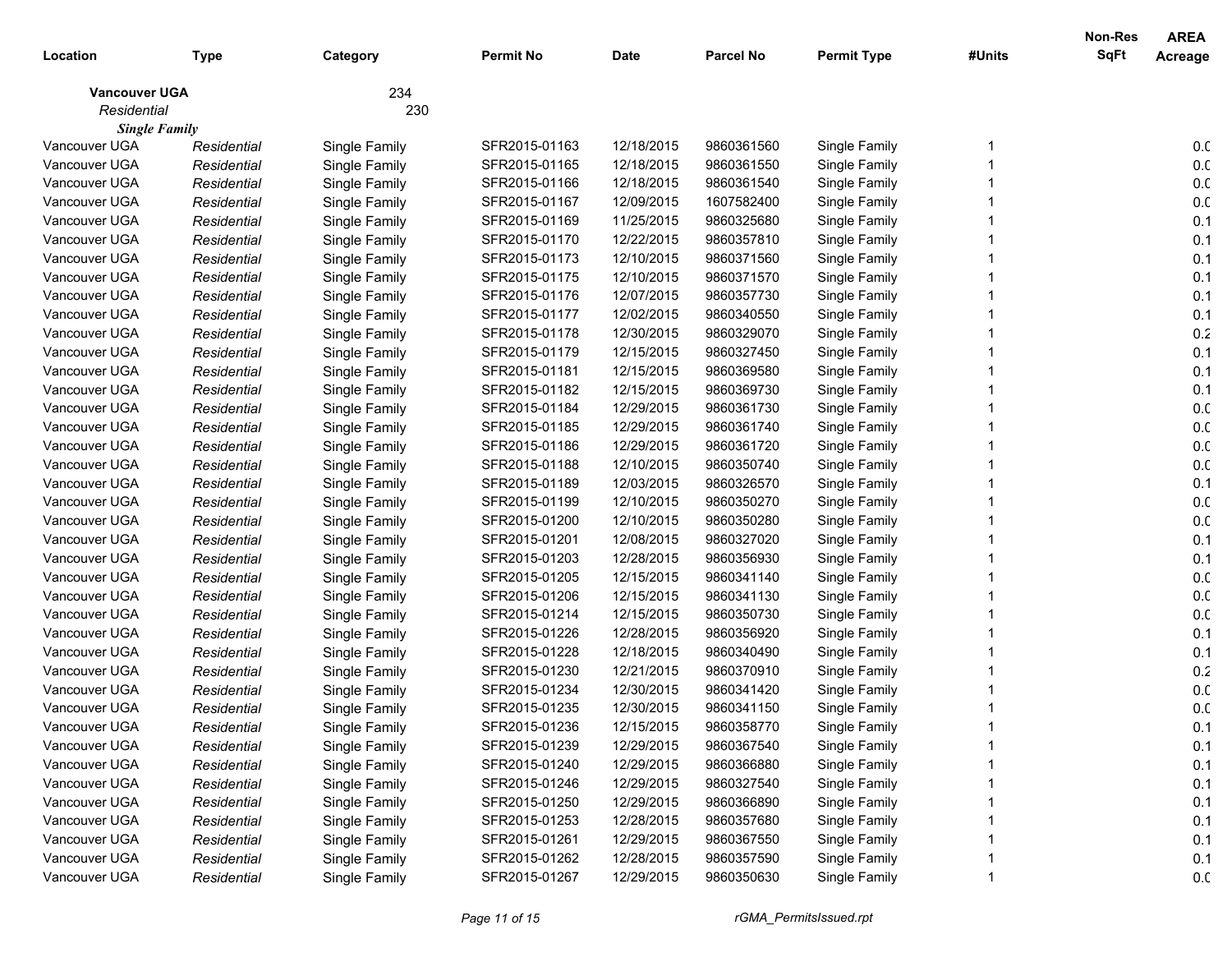| Location                                                    | <b>Type</b> | Category      | <b>Permit No</b> | Date       | <b>Parcel No</b> | <b>Permit Type</b>      | #Units | Non-Res<br><b>SqFt</b>     | <b>AREA</b><br>Acreage |
|-------------------------------------------------------------|-------------|---------------|------------------|------------|------------------|-------------------------|--------|----------------------------|------------------------|
| <b>Vancouver UGA</b><br>Residential<br><b>Single Family</b> |             | 234<br>230    |                  |            |                  |                         |        |                            |                        |
| Vancouver UGA                                               | Residential | Single Family | SFR2015-01268    | 12/29/2015 | 9860367560       | Single Family           | 194    | <b>Total Single Family</b> | 0.1                    |
|                                                             |             |               |                  |            |                  | Vancouver UGA Sub Total | 233    | 54,834                     |                        |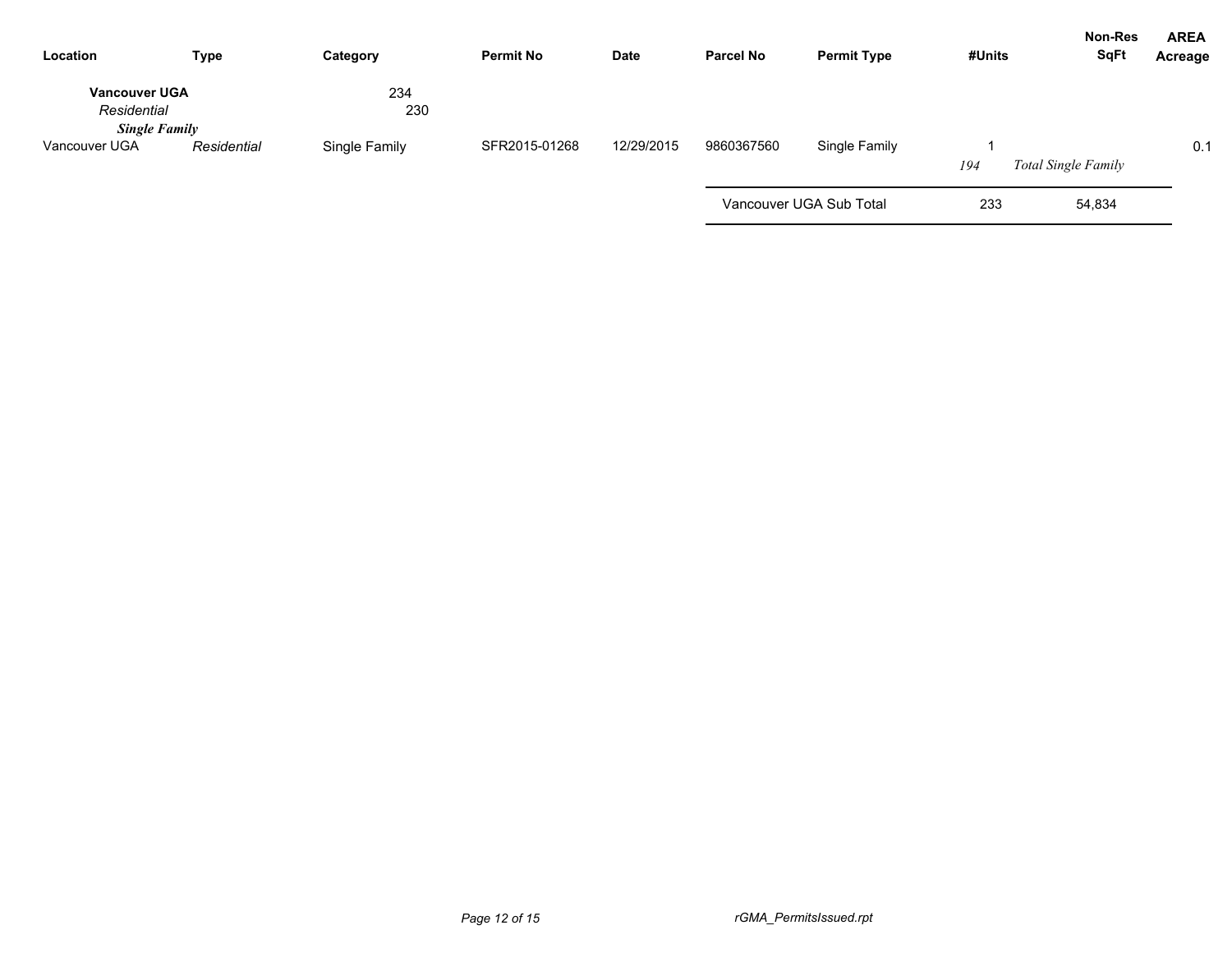| Location    | <b>Type</b>          | Category      | <b>Permit No</b> | <b>Date</b> | <b>Parcel No</b>    | <b>Permit Type</b> | #Units | Non-Res<br><b>SqFt</b> | <b>AREA</b><br>Acreage |
|-------------|----------------------|---------------|------------------|-------------|---------------------|--------------------|--------|------------------------|------------------------|
| Washougal   |                      | 11            |                  |             |                     |                    |        |                        |                        |
| Residential |                      | 11            |                  |             |                     |                    |        |                        |                        |
|             | <b>Single Family</b> |               |                  |             |                     |                    |        |                        |                        |
| Washougal   | Residential          | Single Family | 15070106         | 10/22/2015  | 9860305560          | Single Family      |        |                        | 0.6                    |
| Washougal   | Residential          | Single Family | 15080058         | 10/01/2015  | 1341650120          | Single Family      |        |                        | 0.2                    |
| Washougal   | Residential          | Single Family | 15080061         | 10/05/2015  | 1341650130          | Single Family      |        |                        | 0.2                    |
| Washougal   | Residential          | Single Family | 15090015         | 10/13/2015  | 0961589900          | Single Family      |        |                        | 0.2                    |
| Washougal   | Residential          | Single Family | 15090017         | 10/07/2015  | 1230070320          | Single Family      |        |                        | 0.2                    |
| Washougal   | Residential          | Single Family | 15090018         | 10/09/2015  | 9860305490          | Single Family      |        |                        | 0.1                    |
| Washougal   | Residential          | Single Family | 15090019         | 10/14/2015  | 0961584960          | Single Family      |        |                        | 0.2                    |
| Washougal   | Residential          | Single Family | 15090049         | 10/21/2015  | 0712720050          | Single Family      |        |                        | 0.0                    |
| Washougal   | Residential          | Single Family | 15090096         | 10/22/2015  | 0961583880          | Single Family      |        |                        | 0.1                    |
| Washougal   | Residential          | Single Family | 15100043         | 11/02/2015  | 1300560440          | Single Family      |        |                        | 0.1                    |
| Washougal   | Residential          | Single Family | 15100099         | 11/04/2015  | 1311730940          | Single Family      |        |                        | 0.1                    |
|             |                      |               |                  |             |                     |                    | 11     | Total Single Family    |                        |
|             |                      |               |                  |             | Washougal Sub Total |                    | 11     | 0                      |                        |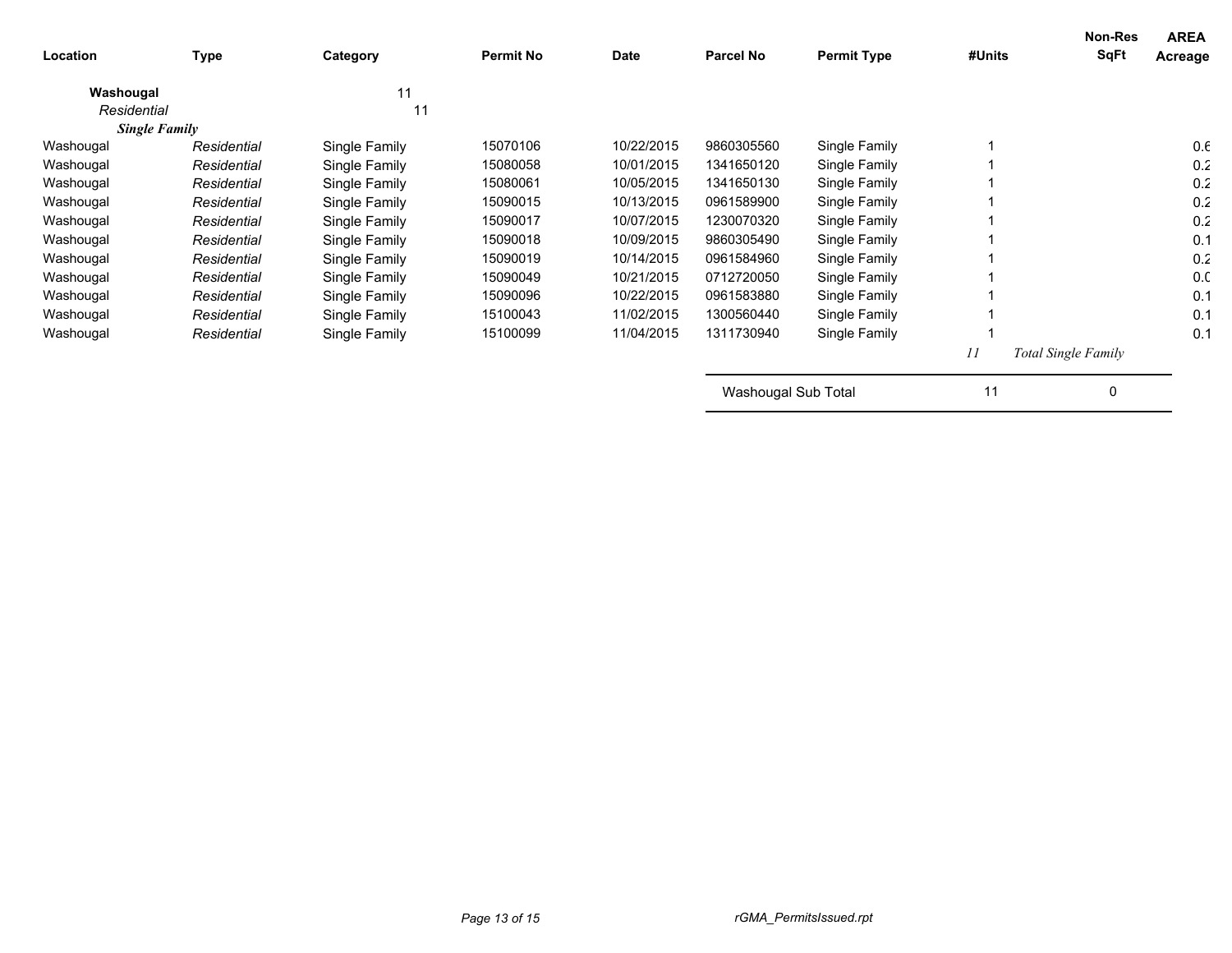|                                                |                 |               |                  |             |                  |                    |                | <b>Non-Res</b><br><b>SqFt</b> | <b>AREA</b>     |
|------------------------------------------------|-----------------|---------------|------------------|-------------|------------------|--------------------|----------------|-------------------------------|-----------------|
| Location                                       | <b>Type</b>     | Category      | <b>Permit No</b> | <b>Date</b> | <b>Parcel No</b> | <b>Permit Type</b> | #Units         |                               | Acreage         |
| <b>Clark County (Rural)</b><br>Non-Residential |                 | 65<br>3       |                  |             |                  |                    |                |                               |                 |
| Clark County (Rural)                           | Non-Residential | Industrial    | COM2015-00137    | 11/20/2015  | 9860288720       | Industrial         |                | 20,067                        | 0.0             |
| Clark County (Rural)                           | Non-Residential | Institutional | COM2015-00209    | 10/23/2015  | 1974330000       | Institutional      |                | 288                           | 1. <sub>C</sub> |
| Clark County (Rural)                           | Non-Residential | Institutional | COM2015-00210    | 10/23/2015  | 1974330000       | Institutional      |                | 192                           | 1. <sub>C</sub> |
|                                                |                 |               |                  |             |                  |                    |                | 20547.00                      |                 |
| Residential                                    |                 | 62            |                  |             |                  |                    |                |                               |                 |
| <b>Multi-Family</b>                            |                 |               |                  |             |                  |                    |                |                               |                 |
| Clark County (Rural)                           | Residential     | Multi-Family  | SFR2015-00917    | 11/13/2015  | 1396270000       | Multi-Family       |                |                               | 5. <sub>C</sub> |
| Clark County (Rural)                           | Residential     | Multi-Family  | SFR2015-00996    | 11/13/2015  | 1410790000       | Multi-Family       |                |                               | 5. <sub>C</sub> |
|                                                |                 |               |                  |             |                  |                    | $\overline{2}$ | Total Multi-Family            |                 |
| <b>Single Family</b>                           |                 |               |                  |             |                  |                    |                |                               |                 |
| Clark County (Rural)                           | Residential     | Single Family | 15-586           | 11/03/2015  | 1940720680       | Single Family      |                |                               | 1. <sub>C</sub> |
| Clark County (Rural)                           | Residential     | Single Family | RES-190503       | 11/25/2015  | 1586910020       | Single Family      |                |                               | 0. <sub>C</sub> |
| Clark County (Rural)                           | Residential     | Single Family | RES-190504       | 11/12/2015  | 1586910040       | Single Family      |                |                               | 0. <sub>C</sub> |
| Clark County (Rural)                           | Residential     | Single Family | RES-191343       | 11/25/2015  | 1586910060       | Single Family      |                |                               | 0.0             |
| Clark County (Rural)                           | Residential     | Single Family | SFR2015-00131    | 10/09/2015  | 1928180000       | Single Family      |                |                               | $0.6\,$         |
| Clark County (Rural)                           | Residential     | Single Family | SFR2015-00300    | 12/22/2015  | 2014090000       | Single Family      |                |                               | 5.5             |
| Clark County (Rural)                           | Residential     | Single Family | SFR2015-00423    | 10/15/2015  | 1400270000       | Single Family      |                |                               | 40.C            |
| Clark County (Rural)                           | Residential     | Single Family | SFR2015-00426    | 10/12/2015  | 1215650120       | Single Family      |                |                               | 0.3             |
| Clark County (Rural)                           | Residential     | Single Family | SFR2015-00434    | 11/13/2015  | 2813540000       | Single Family      |                |                               | 24.1            |
| Clark County (Rural)                           | Residential     | Single Family | SFR2015-00632    | 10/22/2015  | 2041140050       | Single Family      |                |                               | 2.5             |
| Clark County (Rural)                           | Residential     | Single Family | SFR2015-00681    | 10/08/2015  | 2645630000       | Single Family      |                |                               | 10.2            |
| Clark County (Rural)                           | Residential     | Single Family | SFR2015-00737    | 10/02/2015  | 2172220000       | Single Family      |                |                               | 5.4             |
| Clark County (Rural)                           | Residential     | Single Family | SFR2015-00749    | 10/06/2015  | 2038570000       | Single Family      |                |                               | 1.4             |
| Clark County (Rural)                           | Residential     | Single Family | SFR2015-00760    | 10/20/2015  | 1413620000       | Single Family      |                |                               | 5. <sub>C</sub> |
| Clark County (Rural)                           | Residential     | Single Family | SFR2015-00768    | 11/12/2015  | 9860281200       | Single Family      |                |                               | 5. <sub>C</sub> |
| Clark County (Rural)                           | Residential     | Single Family | SFR2015-00779    | 10/14/2015  | 2774870000       | Single Family      |                |                               | 7.6             |
| Clark County (Rural)                           | Residential     | Single Family | SFR2015-00796    | 10/09/2015  | 9860300910       | Single Family      |                |                               | 13.4            |
| Clark County (Rural)                           | Residential     | Single Family | SFR2015-00820    | 11/04/2015  | 2571460000       | Single Family      |                |                               | 3 <sub>c</sub>  |
| Clark County (Rural)                           | Residential     | Single Family | SFR2015-00829    | 10/27/2015  | 1156760000       | Single Family      |                |                               | 1.C             |
| Clark County (Rural)                           | Residential     | Single Family | SFR2015-00839    | 10/14/2015  | 2307600000       | Single Family      |                |                               | 5. <sub>C</sub> |
| Clark County (Rural)                           | Residential     | Single Family | SFR2015-00840    | 10/07/2015  | 2329210000       | Single Family      |                |                               | 2.5             |
| Clark County (Rural)                           | Residential     | Single Family | SFR2015-00847    | 10/20/2015  | 2777490000       | Single Family      |                |                               | 5. <sub>C</sub> |
| Clark County (Rural)                           | Residential     | Single Family | SFR2015-00848    | 10/20/2015  | 2792590000       | Single Family      |                |                               | 10 <sub>c</sub> |
| Clark County (Rural)                           | Residential     | Single Family | SFR2015-00860    | 10/15/2015  | 2621840000       | Single Family      |                |                               | 7.5             |
| Clark County (Rural)                           | Residential     | Single Family | SFR2015-00864    | 10/06/2015  | 9860310210       | Single Family      |                |                               | 0.5             |
| Clark County (Rural)                           | Residential     | Single Family | SFR2015-00870    | 10/29/2015  | 2573740000       | Single Family      |                |                               | 10.0            |
| Clark County (Rural)                           | Residential     | Single Family | SFR2015-00877    | 10/07/2015  | 2667610160       | Single Family      |                |                               | 2.1             |
| Clark County (Rural)                           | Residential     | Single Family | SFR2015-00880    | 10/20/2015  | 9860340200       | Single Family      |                |                               | 9.3             |
| Clark County (Rural)                           | Residential     | Single Family | SFR2015-00886    | 10/14/2015  | 2753000000       | Single Family      |                |                               | 5. <sub>C</sub> |
| Clark County (Rural)                           | Residential     | Single Family | SFR2015-00911    | 10/27/2015  | 1807540000       | Single Family      |                |                               | 5. <sub>C</sub> |
| Clark County (Rural)                           | Residential     | Single Family | SFR2015-00933    | 11/03/2015  | 2252140000       | Single Family      |                |                               | 5.1             |